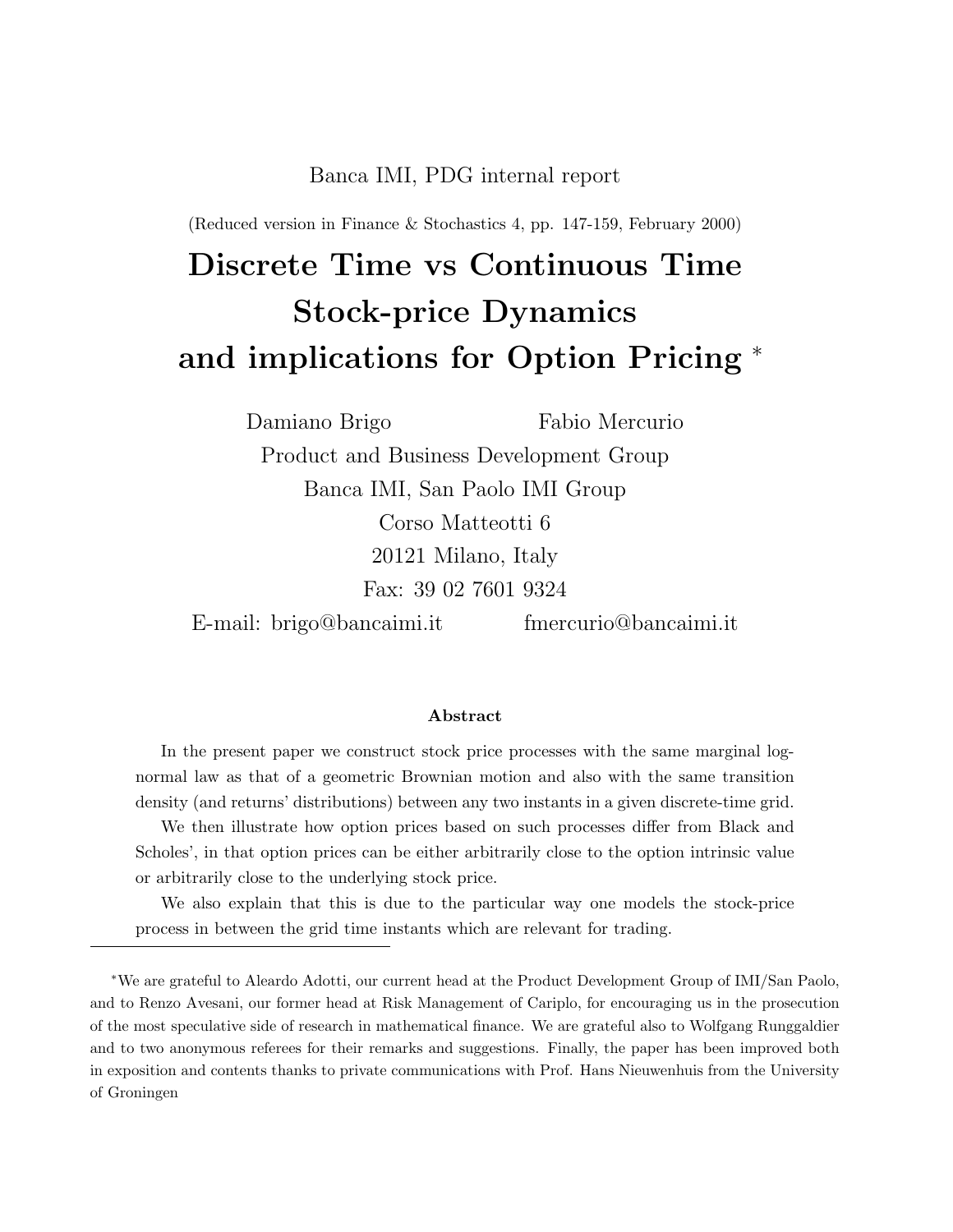The theoretical result concerning scalar stochastic differential equations with prescribed diffusion coefficient whose densities evolve in a prescribed exponential family, on which part of the paper is based, is presented in detail.

#### Keywords

Stochastic Differential Equations, Fokker–Planck Equation, Exponential Families, Stock Price Models, Black and Scholes model, Option Pricing, Trading Time Grid, ∆-Markovianity, Market Incompleteness, Option replication error.

### 1 Introduction

Since the seminal papers by Black and Scholes (1973) and Merton (1973), many researchers have tackled the problem of option pricing and hedging by resorting to continuous-time mathematics to fully exploit the richness of its theoretical results. In particular, the underlying stock price dynamics has often been modelled through a geometric Brownian motion. This assumption is still quite popular, especially among practitioners, even though the empirical distribution of stock returns is often found more leptokurtic than the normal one. Indeed, the tradeoff between analytical tractability and empirical findings still makes the geometric Brownian motion a quite acceptable choice.

However, as we shall prove in this paper, the geometric Brownian motion is not the only continuous-time process that possesses a lognormal marginal distribution and normal logreturns. In fact, we shall construct a family of processes with these characteristics and then we shall also analyse the main implications of the existence of such a family as far as option pricing is concerned.

In order to achieve our goal, we consider scalar nonlinear diffusion processes whose densities evolve in given finite–dimensional exponential families, as from Chapter 7 of Brigo (1996). We begin by a stochastic differential equation (SDE) a la Black and Scholes for the stock price, whose solution is the traditional geometric Brownian motion. The probability density of such a stock price model evolves in the exponential family of log-normal densities. It is then possible to define a second SDE with a different (and arbitrarily given) diffusion coefficient such that its solution has the same marginal lognormal density as that of the Black and Scholes (1973) geometric Brownian motion.

Furthermore, one can choose the drift of this second SDE in such a way that its solution has transition densities, between two any instants of a prescribed finite subset of the time interval, that match the transition densities of the Black and Scholes process. We thus derive a family of stock price processes that behave almost equivalently to a geometric Brownian motion in that they are probabilistically identical along the finite subset of the time interval.

We then consider the problem of option pricing in a continuous-time framework. The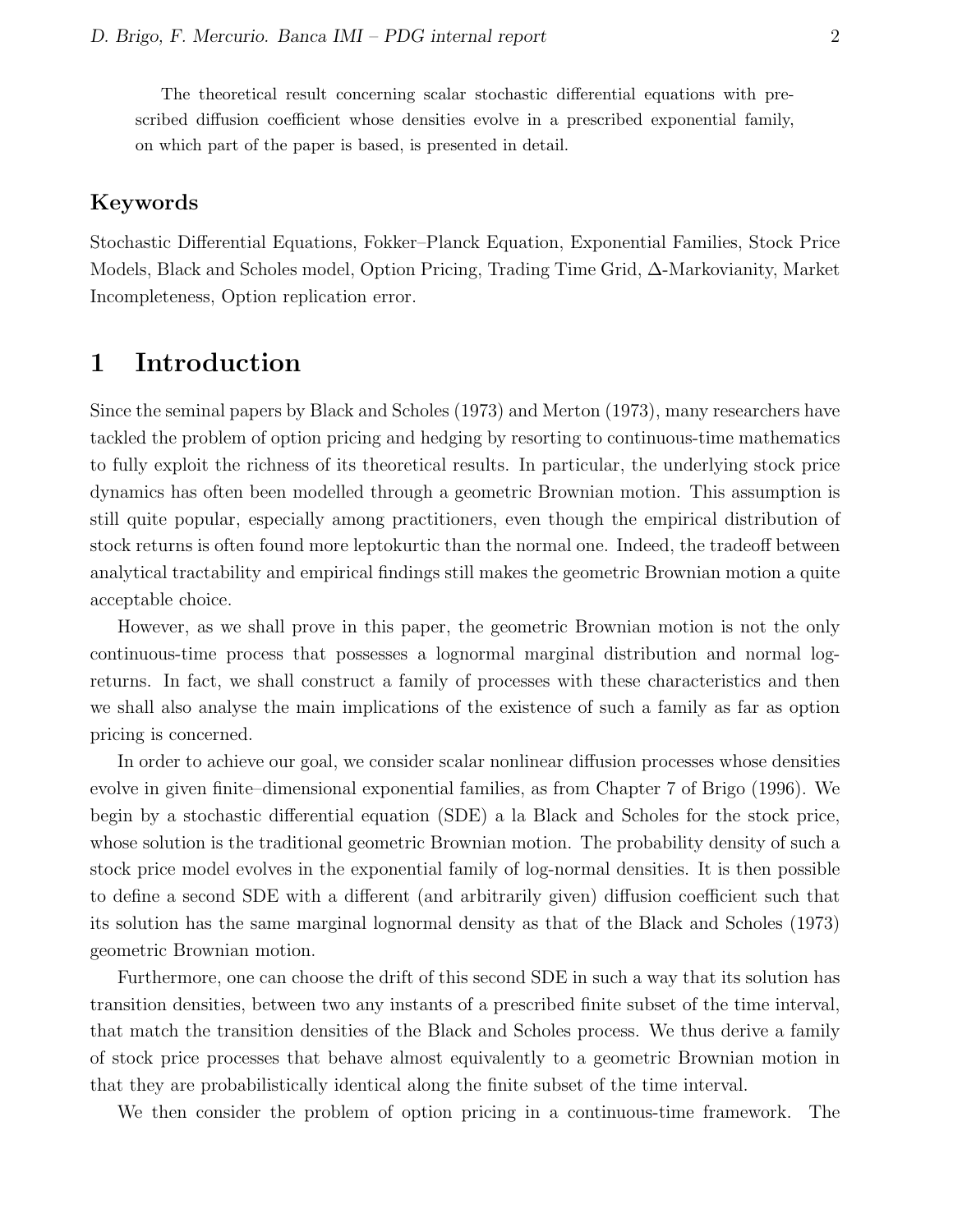interesting result we obtain is that notwithstanding the above mentioned affinity with the Black and Scholes model, the stock price processes of our family lead to completely arbitrary option prices, ranging the whole interval of prices inbetween the no–arbitrage lower and upper bounds. Such a seeming paradox can be explained in terms of the differences between the dynamics of these stock price processes at an infinitesimal level.

Our result is similar in spirit to that of Rogers and Satchell (1996). However, our approach is much more constructive in that we are able to provide, under the original measure, easy and explicit dynamics for the stock price that are theoretically consistent with whatever option price is observed in reality.

The practical implications of our result can be analysed by considering the case of a practitioner who has to price an option. Although the physical time he works in is discrete, he usually resorts to continuous-time mathematics modelling the stock price underlying the option through a Black and Scholes (1973) process. However, as the previous theoretical result implies, the geometric Brownian motion is only one of infinitely many processes that possess the discrete-time properties required by the practitioner. Therefore, as far as the stock price dynamics is concerned, the practitioner must view all these processes as equivalent to each other. Yet, when option pricing is taken into account, he must also be aware that they all imply different, and arbitrary, option prices. Since this paradoxical situation reveals a clear limit of the approximation of discrete time with continuous time, our practitioner can react as follows. He simply avoids the theory of market completeness and just chooses a process which is consistent with the option price he believes in. Such an option price can be either exogenously given by the market or endogenously produced by a model for pricing and hedging in incomplete markets. This is a further contribution of the paper. We do not derive option prices and hedging strategies assuming a specific evolution of the underlying stock price. Instead, we define a family of processes with equivalent characteristics among which one can select a single process according to his pricing and hedging purposes.

The paper is structured as follows. In Section 2, the theoretical result on the construction of some suitable diffusion processes is briefly reviewed. Section 3 deals with the application of this result to the case of the Black and Scholes (1973) model. Section 4 analyses the problem of option pricing in continuous time and considers a natural particular case. Section 5 analyses some practical implications of using any of our alternative processes in describing the asset price dynamics. Section 6 concludes the paper.

A reduced version of this paper can be found in Brigo and Mercurio (2000).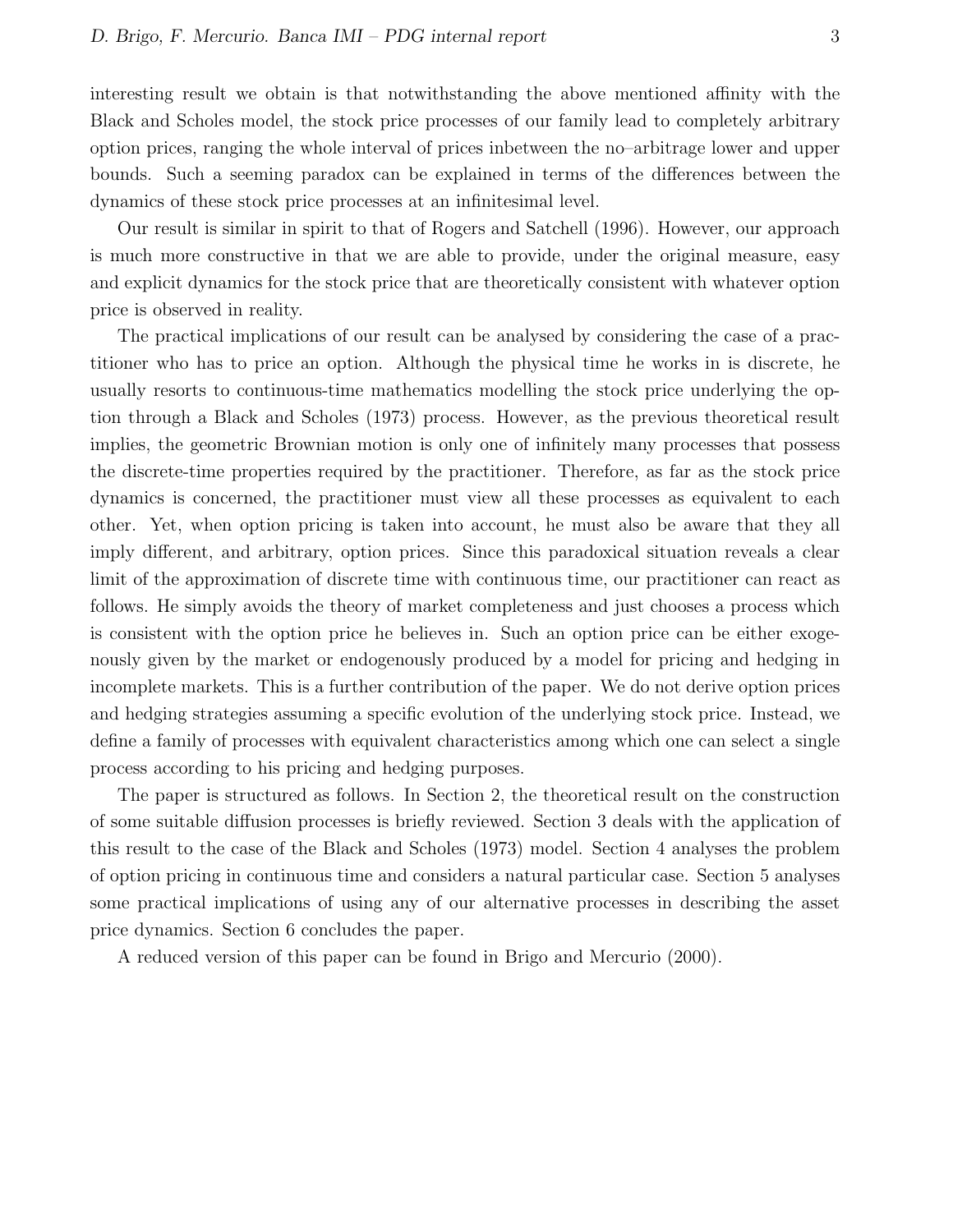## 2 Stochastic differential equations and exponential families

In this section we consider the technical result the paper is based on. This result solves the following problem for scalar diffusion processes: Given a diffusion coefficient and a curve in an exponential family of densities, find a drift such that the solution of the resulting stochastic differential equation (SDE) has a density evolving in the prescribed exponential family according to the given curve. This problem has a straightforward solution. In this section, we shall present a short summary of the steps leading to the problem formulation and to its solution. This summary is based on Chapter 7 of Brigo (1996). A related result appeared in Brigo (1997), and the general result with its applications both to mathematical finance and to stochastic nonlinear filtering is also reported in Brigo (2000).

Let us consider the SDE

$$
dX_t = f_t(X_t)dt + \sigma_t(X_t)dW_t,
$$
\n(1)

where  $\{W_t, t \geq 0\}$  is a standard Brownian motion independent of the initial condition  $X_0$ . In order to make sure that we are dealing with an equation whose solution exists unique, we formulate the following assumption.

(A1) The initial condition  $X_0$  is a continuous random variable with density  $p_0(x) > 0$  for all  $x \in \mathbf{R}$  w.r.t. the Lebesgue measure on  $\mathbf{R}$  whose moments of any order are finite. Moreover, the stochastic differential equation (1) characterized by the coefficients f,  $\sigma$ , and by the initial condition  $X_0$  admits a unique strong solution.

Explicit conditions ensuring (A1) are, for example, local Lipschitz continuity and linear growth, or the Yamada-Watanabe condition (see e.g. Rogers and Williams (1987), Section V-40).

Once existence and uniqueness of the solution of a SDE have been established, we can analyse the distribution of its solution at all time instants. In describing the evolution of the distribution of a diffusion process, the Fokker–Planck partial differential equation is a fundamental tool. We therefore introduce the following assumption.

(A2) The unique solution  $X_t$  of (1) admits a density  $p_t$  that is absolutely continuous with respect to the Lebesgue measure, i.e.,

$$
\text{Prob}\{X_t \in A\} = \int_A p_t(x)dx, \text{ for all Borel sets } A,
$$

and that satisfies the Fokker–Planck equation:

$$
\frac{\partial p_t}{\partial t} = -\frac{\partial}{\partial x}(f_t p_t) + \frac{1}{2} \frac{\partial^2}{\partial x^2}(a_t p_t), \ \ a_t(\cdot) = \sigma_t^2(\cdot) \ . \tag{2}
$$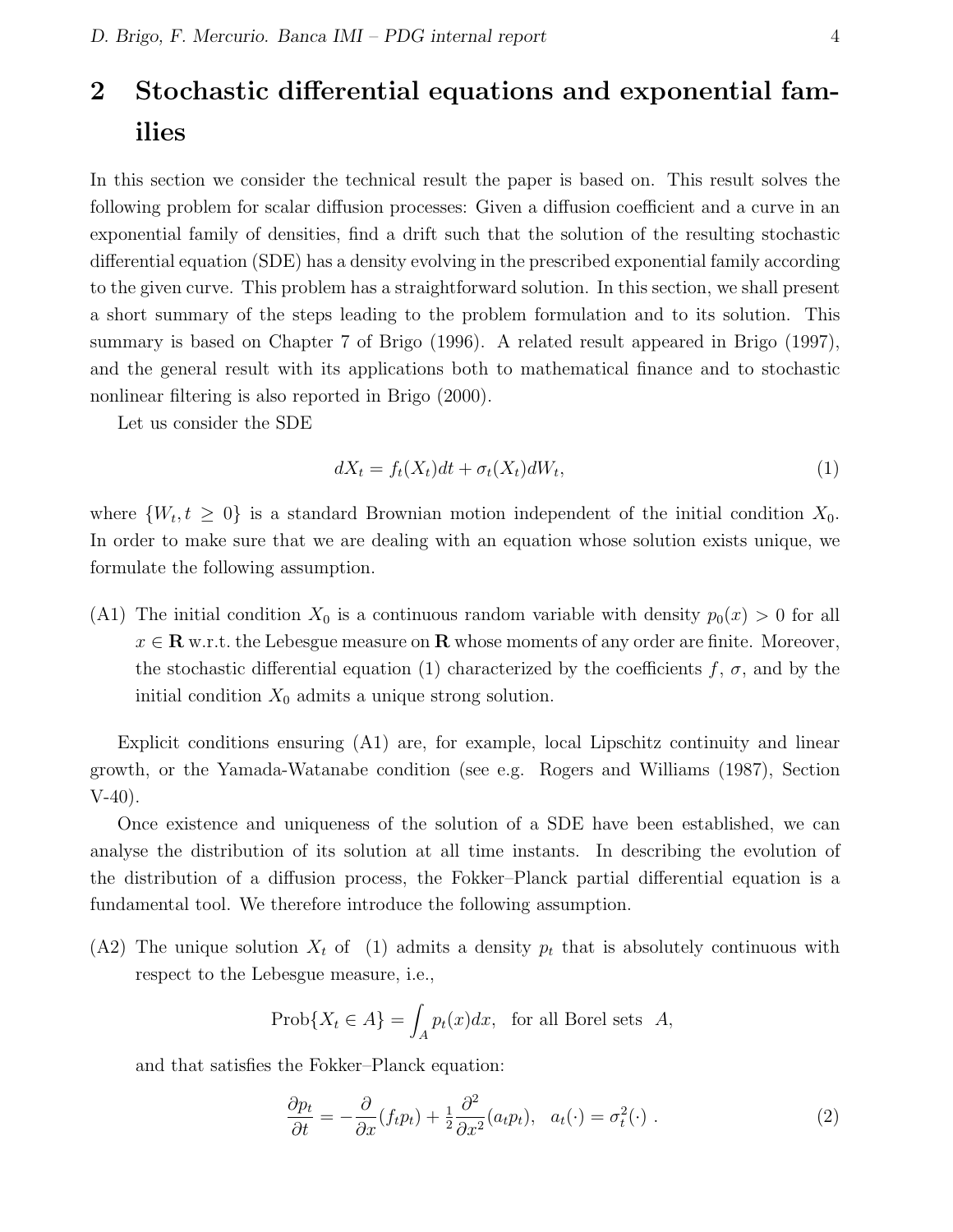Examples of assumptions on the coefficients  $f, a$  and on their partial derivatives under which (A2) holds are given in the literature. See for example Stroock and Varadhan (1979) or Friedman (1975).

In order to appropriately introduce the problem we mentioned at the beginning of the section, we now present a definition of exponential family.

**Definition 2.1** Let  $\{c_1, \dots, c_m\}$  be scalar functions defined on **R**, such that  $\{1, c_1, \dots, c_m\}$  are linearly independent, have at most polynomial growth, are twice continuously differentiable and the convex set

$$
\Theta_0 := \left\{ \theta = \{\theta^1, \dots, \theta^m\}' \in \mathbf{R}^m : \psi(\theta) = \log \int \exp[\theta' c(x)] dx < \infty \right\},\
$$

has non–empty interior, where  $c(x) = \{c_1(x), \dots, c_m(x)\}$  and "  $'$  " denotes transposition. Then

$$
EM(c) = \{p(\cdot, \theta), \theta \in \Theta\},
$$
  $p(x, \theta) := \exp[\theta' c(x) - \psi(\theta)],$ 

where  $\Theta \subseteq \Theta_0$  is open, is called an exponential family of probability densities.

Our problem consists in finding a SDE whose solution  $X_t$  has a density  $p_t$  that follows a prescribed curve in a given exponential family. More precisely, we require the curve  $t \mapsto p_t$ , in the space of all densities, to coincide with a given curve  $t \mapsto p(\cdot, \theta_t)$  in a given  $EM(c)$ .<sup>1</sup>

This is formalized in the following.

**Problem 2.2** Let be given an exponential family  $EM(c)$ , an initial density  $p_0$  contained in  $EM(c)$ , and a diffusion coefficient  $a_t(\cdot) := \sigma_t^2(\cdot)$ ,  $t \geq 0$ . Let  $\mathcal{U}(p_0, \sigma)$  denote the set of all drifts f such that  $p_0$ , f and  $\sigma$  and its related SDE (1) satisfy assumptions (A1) and (A2). Assume  $\mathcal{U}(p_0,\sigma)$  to be non-empty.

Then, given the curve  $t \mapsto p(\cdot, \theta_t)$  in  $EM(c)$  (where  $t \mapsto \theta_t$  is a  $C^1$ -curve in the parameter space  $\Theta$ ), find a drift in  $\mathcal{U}(p_0, \sigma)$  whose related SDE has a solution with density  $p_t = p(\cdot, \theta_t)$ .

The solution of this problem is given by the following.

Theorem 2.3 (Solution of Problem 2.2) Assumptions and notation of Problem 2.2 in force. Consider the stochastic differential equation

$$
dY_t = u_t^{\sigma}(Y_t)dt + \sigma_t(Y_t)dW_t, \quad Y_0 \sim p_0,
$$
  
\n
$$
u_t^{\sigma}(x) := \frac{1}{2}\frac{\partial a_t}{\partial x}(x) + \frac{1}{2}a_t(x)\theta_t'\frac{\partial c}{\partial x}(x)
$$
  
\n
$$
-\left(\frac{d}{dt}\theta_t'\right)\int_{-\infty}^x \left(c(\xi) - \nabla_{\theta}\psi(\theta_t)\right) \exp[\theta_t'(c(\xi) - c(x))]d\xi,
$$
\n(3)

<sup>1</sup>In order to contain space and notation the underlying geometric setup is not fully developed here. We just say that the problem originated from the use of differential geometry and statistics for the nonlinear filtering problem. The reader interested in geometric aspects and other details is referred to Brigo (1996), Brigo, Hanzon and Le Gland (1999), or to the tutorial in Brigo (1999).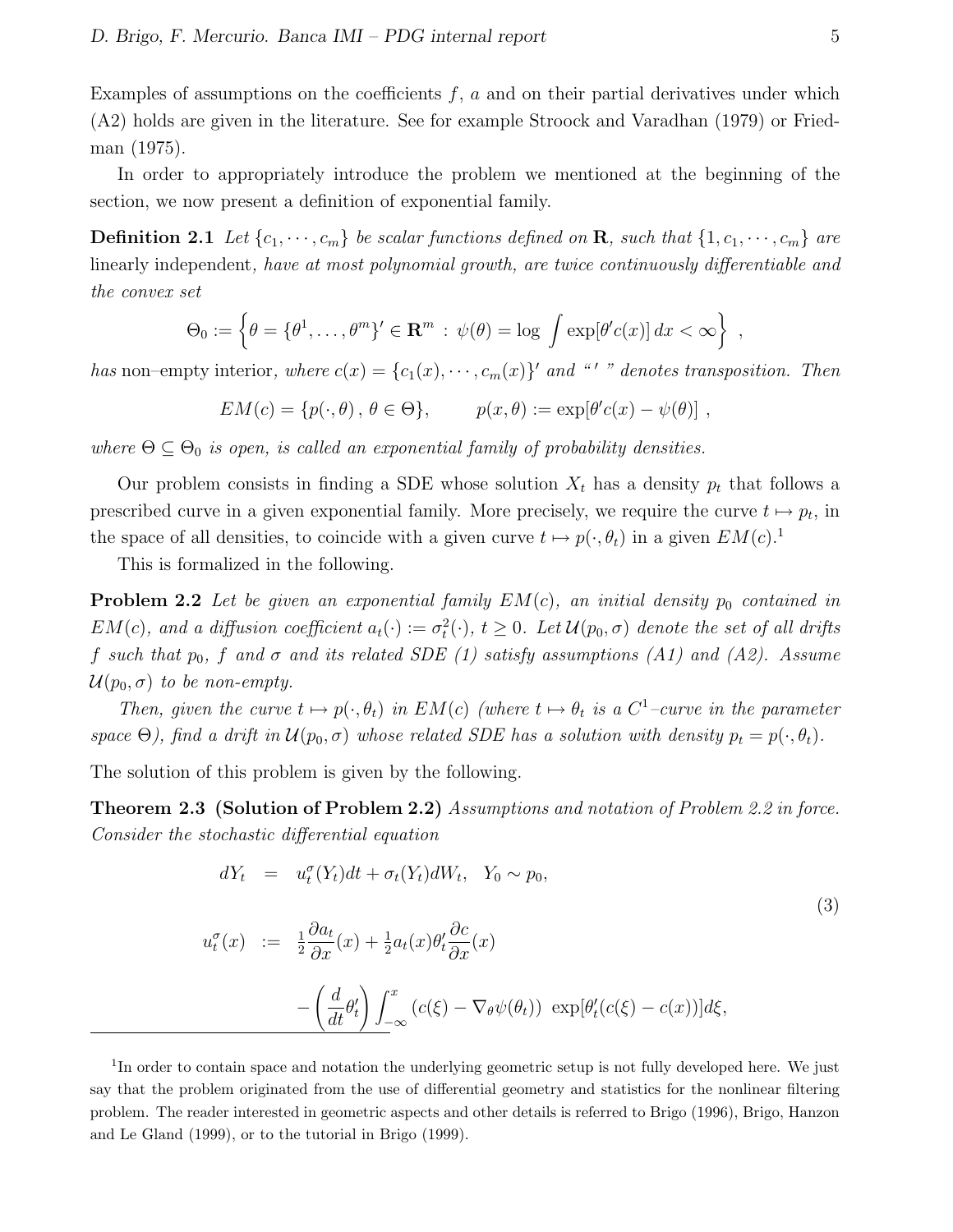where  $\nabla_{\theta} \psi(\theta_t) = {\partial \psi / \partial \theta^1(\theta_t), \dots, \partial \psi / \partial \theta^m(\theta_t)}'$ , with the symbol "∼" to be read as "distributed  $as$ ".

If  $u^{\sigma} \in \mathcal{U}(p_0, \sigma)$ , then the SDE (3) solves Problem 2.2, in that

$$
p_{Y_t}(x) = \exp\left[\theta'_t \ c(x) - \psi(\theta_t)\right], \quad t \ge 0.
$$

The proof of the theorem is rather straightforward. It is sufficient to write the Fokker–Planck equation for the SDE (3) and, after lengthy computations, verify that indeed

$$
\frac{\partial}{\partial t} \exp[\theta'_t c(x) - \psi(\theta_t)] = -\frac{\partial}{\partial x} \left( u_t^{\sigma}(x) \exp[\theta'_t c(x) - \psi(\theta_t)] \right) + \frac{1}{2} \frac{\partial^2}{\partial x^2} \left( a_t(x) \exp[\theta'_t c(x) - \psi(\theta_t)] \right)
$$

by substituting the expression for u given in the theorem. A different proof can be found in Chapter 7 of Brigo (1996) or in Brigo (2000), where in deriving the expression for u it was tacitly assumed, as is done here, that

$$
\lim_{x \to -\infty} u_t^{\sigma}(x) p_t(x) = 0 \text{ for all } t \ge 0.
$$

In the next section, we shall consider an interesting application of this theorem to the option pricing problem. Indeed, we shall use such result more as a "guiding tool" rather than applying it immediately as it stands. In particular, assumptions (A1) and (A2) will be checked directly and not via the sufficient conditions usually considered in the literature.

### 3 Alternatives to the Black and Scholes model

Let us consider the Black and Scholes (1973) stock price model,

$$
dS_t = \mu S_t dt + \bar{\sigma} S_t dW_t, \quad S_0 = s_0, \quad t \in [0, T], \tag{4}
$$

where  $s_0$  is a positive deterministic initial condition, and  $\mu$ ,  $\bar{\sigma}$  and T are positive real constants.

The probability density  $p_{S_t}$  of  $S_t$ , at any time  $t > 0$ , is given by

$$
p_{S_t}(x) = \exp\left\{\zeta \ln \frac{x}{s_0} + \rho(t) \ln^2 \frac{x}{s_0} - \psi(\zeta, \rho(t))\right\}, \quad x > 0,
$$
\n
$$
\zeta = \frac{\mu}{\bar{\sigma}^2} - \frac{3}{2}, \quad \rho(t) = -\frac{1}{2\bar{\sigma}^2 t},
$$
\n
$$
\psi(\zeta, \rho(t)) = -\frac{(\zeta + 1)^2}{4\rho(t)} + \frac{1}{2} \ln\left(\frac{-\pi}{\rho(t)}\right) + \ln(s_0).
$$
\n(5)

With the notation for exponential families introduced in the previous section, one writes

$$
c_1(x) = \ln \frac{x}{s_0}, \quad c_2(x) = \ln^2 \frac{x}{s_0}, \quad \theta_t = \{\zeta, \ \rho(t)\}'.
$$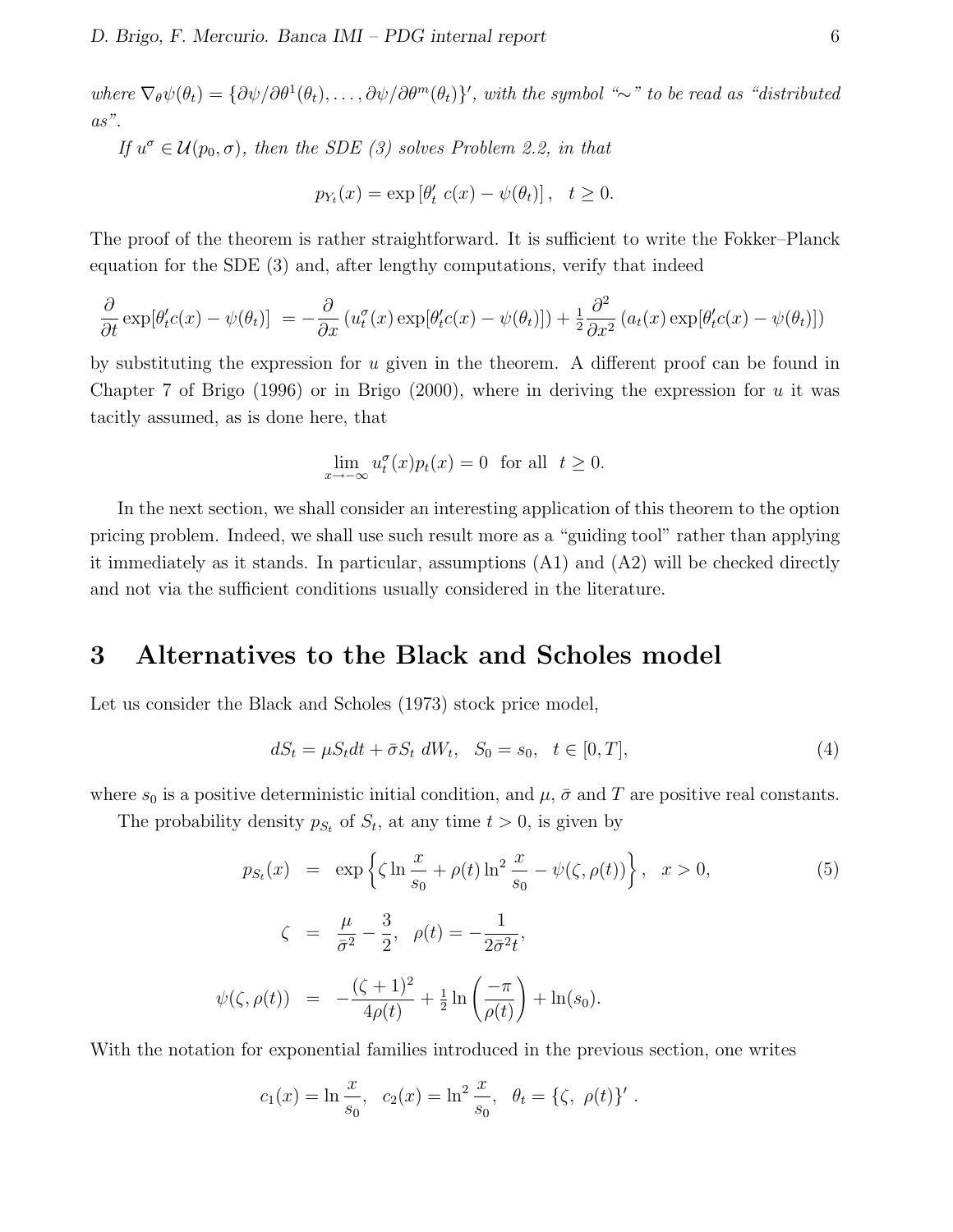One might wish to model the stock price process by considering a different volatility function σ, instead of  $\bar{\sigma}S_t$  in (4)<sup>2</sup>, while preserving major properties of the original process (4). The purpose of this section is then the construction of alternative stock price dynamics that differs from (4), yet sharing similar features from a probabilistic point of view.

Let us approach this problem by applying Theorem 2.3 to find a SDE with a given diffusion coefficient  $\sigma_t(\cdot)$  and whose marginal density is equal to the marginal density of S in all time instants of the time interval  $\mathcal{T} = [\epsilon, T]$ , where  $0 < \epsilon < T$  and  $\epsilon$  can be chosen arbitrarily close to 0. We remark that the density of S is not concentrated in the whole real line, but in  $(0, +\infty)$ . However, the procedure resulting in Theorem 2.3 can be adapted in a straightforward way to the latter case once  $-\infty$  is replaced by 0.

It easily follows from (3) that the equation sought for is

$$
dY_t = u_t^{\sigma}(Y_t, s_0, 0)dt + \sigma_t(Y_t)dW_t, \quad Y_{\epsilon} = S_{\epsilon}, \quad \epsilon \le t \le T,
$$
  

$$
u_t^{\sigma}(x, y, \alpha) := \frac{1}{2}\frac{\partial a_t}{\partial x}(x) + \frac{1}{2}\frac{a_t(x)}{x}\left[\zeta + 2\rho(t - \alpha)\ln\frac{x}{y}\right] + \frac{x}{2(t - \alpha)}\left[\ln\frac{x}{y} - \frac{\zeta + 1}{2\rho(t - \alpha)}\right].
$$
  
(6)

The definition of Y is then extended to the whole interval  $[0, T]$  by setting

$$
dY_t = \mu Y_t \ dt + \bar{\sigma} Y_t dW_t, \ 0 < t < \epsilon, \ Y_0 = s_0 \ .
$$

In other terms, Y is assumed to follow the same dynamics as the original process S in  $[0, \epsilon)$ , and to start from the same initial condition.

The reason for splitting the interval  $[0, T]$  into two subintervals is simply to avoid problems concerning the definition of the drift at time  $t = 0$ . The variable  $\alpha$  is here introduced to allow for subsequent generalizations.

In general, we cannot prove that  $(6)$  satisfies assumptions  $(A1)$  and  $(A2)$  for a prescribed σ, i.e. that  $u^{\sigma} \in \mathcal{U}(p_0, \sigma)$  so that  $\mathcal{U}(p_0, \sigma)$  is nonempty. Therefore, at this stage, (6) is simply providing us with a *candidate* solution of our problem for a generic  $\sigma$ .

In the following table we report some possible choices for  $\sigma$  and the corresponding candidate  $u^{\sigma}$ . In particular, we can notice that for  $\sigma_t(x) = \bar{\sigma}x$ ,  $u_t^{\sigma}(x, s_0, 0)$  equals, as it must be, the original drift  $\mu x$  of the Black and Scholes model (4).

Let us now assume that the particular  $\sigma$  we are working with is such that  $u^{\sigma} \in \mathcal{U}(p_0, \sigma)$ .

We have seen so far that, by applying the results of the previous section, it is rather straightforward to produce processes with the same marginal distribution as that of (4). However, a further fundamental property of process (4) is that its log-returns between any two time instants are normally distributed, independently of the prices at the considered instants, i.e.,

$$
\ln \frac{S_{t+\delta}}{S_t} \sim \mathcal{N}\left( (\mu - \frac{1}{2}\bar{\sigma}^2)\delta, \ \bar{\sigma}^2\delta \right), \ \ \delta > 0, \ \ t \in [0, T - \delta]. \tag{7}
$$

<sup>2</sup>We use the term "volatility" to denote the whole diffusion coefficient  $\sigma_t(\cdot)$  rather than the standard deviation rate of the instantaneous return as usually done in practice.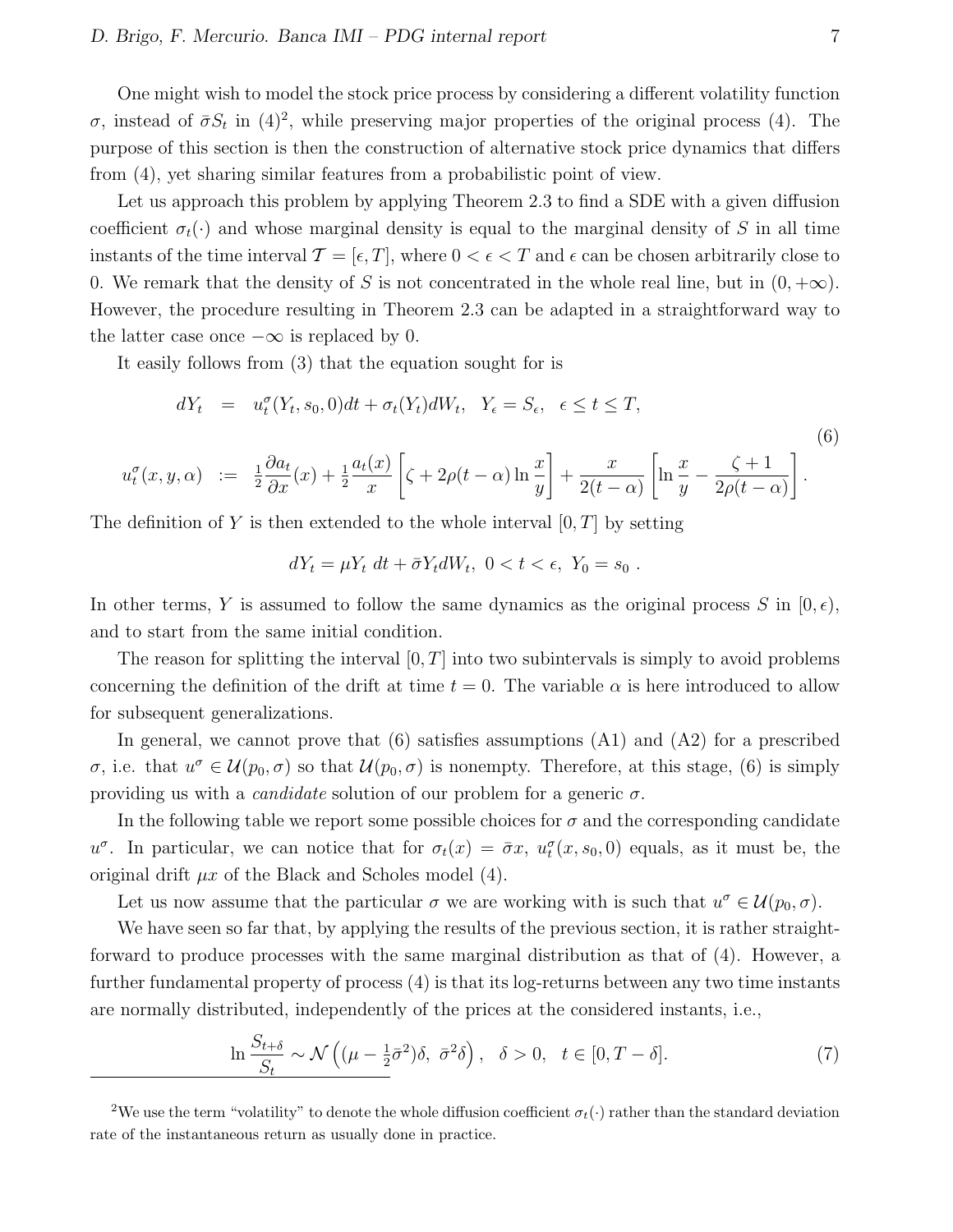| Volatility function $\sigma_t(x)$ | Drift $u_t^{\sigma}(x, s_0, 0)$                                                                                                     |
|-----------------------------------|-------------------------------------------------------------------------------------------------------------------------------------|
|                                   | $1 \nu^2$<br>$+\frac{x}{2t}$  ln<br>$\frac{x}{ }$<br>2x<br>$s_0$<br>$s_0$                                                           |
| $\nu \sqrt{x}$                    | $rac{1}{2t} \frac{\nu^2}{\bar{\sigma}^2} \ln$<br>$rac{x}{2t}$ ln<br>$s_0$                                                           |
| $\nu x$                           | $\frac{\mu}{2}(\frac{\nu^2}{\bar{\sigma}^2})$<br>$\frac{x}{2t}$ ln<br>$\boldsymbol{x}$<br>$\overline{\overline{\sigma}^2}$<br>$s_0$ |
| $\sigma x$                        | $\mu x$                                                                                                                             |

Table 1

Examples of volatility functions and corresponding candidate drift

Alternative models such as (6) do not share this property in general. In fact, identity of the marginal laws alone does not suffice to ensure (7), for which equality of second order laws or of transition densities would be sufficient instead. How can we obtain alternative models whose properties concerning log-returns are as close as possible to property (7)?

To tackle this issue, we have to find a compromise between our alternative model (6) and model (4). To this end, we consider a weaker version of (7) in that we restrict the set of dates for which the property holds true. Precisely, we modify the definition of  $Y$  so that, given the time instants  $\mathcal{T}^{\Delta} := \{0, \Delta, 2\Delta, \ldots, N\Delta\}, \Delta = T/N, \Delta > \epsilon$ , property (7) is satisfied by Y in  $\mathcal{T}^{\Delta}$ , i.e.

$$
\ln \frac{Y_{i\Delta}}{Y_{j\Delta}} \sim \mathcal{N}((\mu - \frac{1}{2}\bar{\sigma}^2)(i - j)\Delta, \ \bar{\sigma}^2(i - j)\Delta), \ \ i > j, \ \ i = 1, \dots, N, \ \ j = 0, \dots, N - 1. \tag{8}
$$

Limiting such key property to a finite set of times is not so dramatic. Indeed, only discrete time samples are observed in practice, so that once the time instants are fixed, our process  $Y$  can not be distinguished from Black and Scholes process'. The issue of discrete versus continuous time will be further developed in Section 5.

The new definition of  $Y$  is still based on Theorem 2.3. However, we use this theorem "locally" in each time interval  $[(i - 1)\Delta, i\Delta)$ . This means that in such interval we define iteratively the drift  $u^{\sigma}$  as in the theorem but

- we translate back the time–dependence of a time amount  $(i-1)\Delta$  (thus locally restoring the dynamics of the original result) and
- we replace the distribution  $p_0$  for the initial condition with the distribution of the final value of Y relative to the previous interval.

We obtain:

$$
dY_t = u_t^{\sigma}(Y_t, Y_{\alpha(t)}, \alpha(t))dt + \sigma_t(Y_t)dW_t, \quad t \in [i\Delta + \epsilon, (i+1)\Delta),
$$
\n
$$
(9)
$$

$$
dY_t = \mu Y_t dt + \bar{\sigma} Y_t dW_t, \text{ for } t \in [i\Delta, i\Delta + \epsilon), \ \alpha(t) = i\Delta \text{ for } t \in [i\Delta, (i+1)\Delta) ,
$$

where  $u_t^{\sigma}(x, y, \alpha)$  was defined in (6).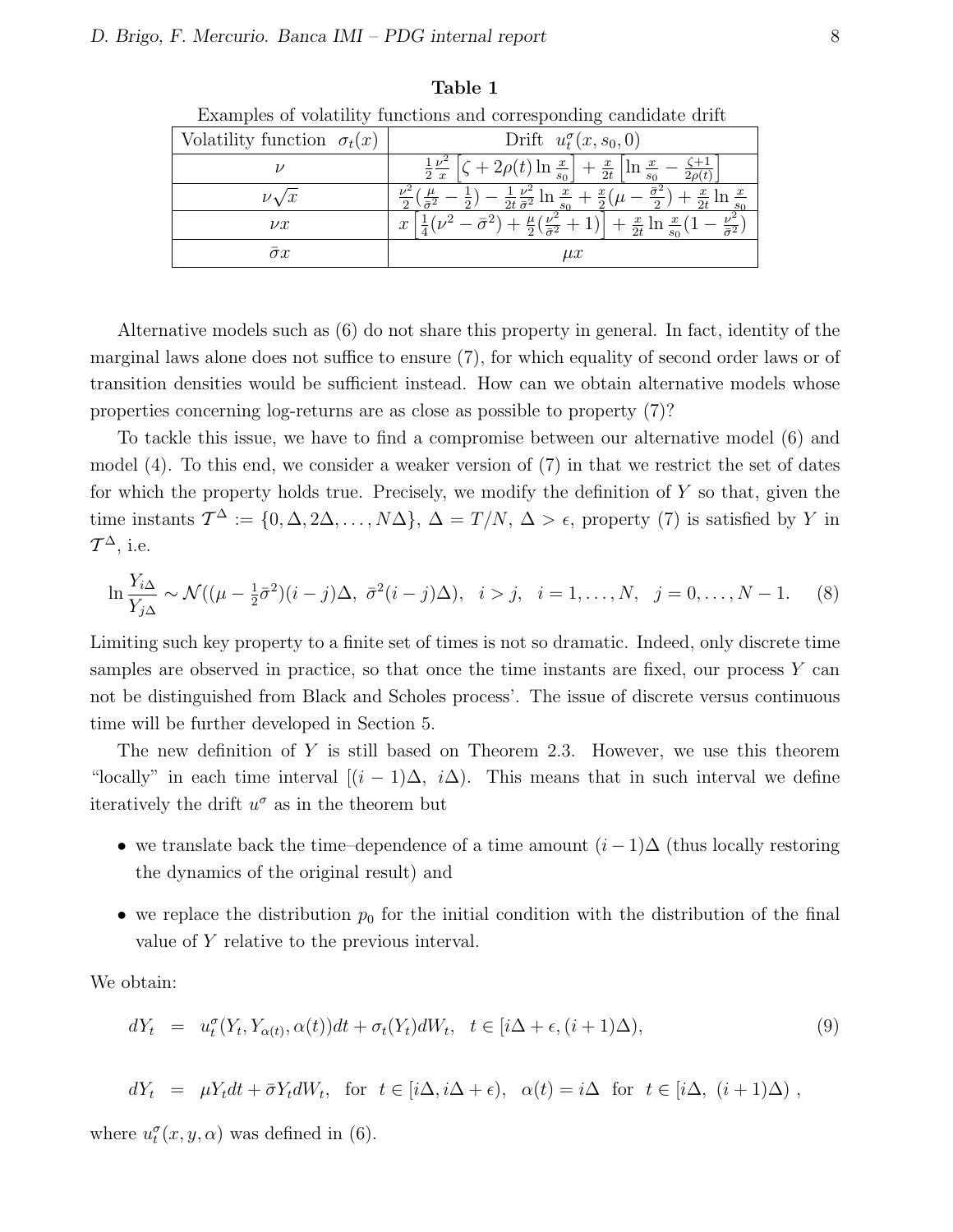#### D. Brigo, F. Mercurio. Banca IMI – PDG internal report 9

It is clear by construction that the transition densities of S and Y satisfy  $p_{Y_{(i+1)\Delta}|Y_{i\Delta}}(x; y) =$  $p_{S_{(i+1)\Delta}|S_{i\Delta}}(x; y)$ . Then, starting from the equality of the marginal laws of S and Y in the first interval that holds by construction, we inductively obtain the equality of the marginal laws also in each other interval. As a consequence, the second order densities are also equal among consecutive instants  $(i-1)\Delta$ ,  $i\Delta$ , i.e.,

$$
p_{[Y_{(i+1)\Delta}, Y_{i\Delta}]}(x, y) = p_{[S_{(i+1)\Delta}, S_{i\Delta}]}(x, y).
$$

It follows that

$$
\ln \frac{Y_{(i+1)\Delta}}{Y_{i\Delta}} \sim \mathcal{N}((\mu - \frac{1}{2}\bar{\sigma}^2)\Delta, \ \bar{\sigma}^2\Delta), \ \ i = 0, \dots, N - 1.
$$
 (10)

At this point we remark that the process Y in  $(9)$  is not a Markov process in  $[0, T]$ . However, it is Markov in all time instants of  $\mathcal{T}^{\Delta}$ . Formally,

$$
p_{Y_{m\Delta}|Y_{(m-1)\Delta},Y_{(m-2)\Delta},...,Y_0}=p_{Y_{m\Delta}|Y_{(m-1)\Delta}}.
$$

This property follows from the fact that in  $[(m-1)\Delta, m\Delta)$  the dynamics of the SDE defining Y does not depend on  $Y_{(m-2)\Delta}, \ldots, Y_0$ , and that when such equation is considered for  $t \in$  $[(m-1)\Delta, m\Delta)$ , in its drift  $u^{\sigma}$  the local initial condition for the entry Y is set to  $Y_{(m-1)\Delta}$ .

From now on, we refer to markovianity in  $\mathcal{T}^{\Delta}$  as to  $\Delta$ -Markovianity.

We finally notice that, through the  $\Delta$ –Markovianity, property (10) extends to any pair of instants in  $\mathcal{T}^{\Delta}$ , so as to yield (8). Moreover, the inductive application of the  $\Delta$ –Markovianity and the identity of transition densities in the grid leads to the identity of the finite dimentional distributions of S and Y in the grid.

### 4 Option pricing in continuous-time

Let us now consider the process  $\{B_t : t \geq 0\}$  whose value evolves according to

$$
dB_t = B_t r dt, \tag{11}
$$

with  $B_0 = 1$  and where r is a positive real number, so that  $B_t = \exp(rt)$ . The process B is assumed to describe the evolution of a money market account in a given financial market. The process  $Y_t$  in (9) is instead assumed to model the evolution of some traded financial (risky) asset, typically a stock.

The financial market thus defined might admit arbitrage opportunities. As is well known, a sufficient condition which ensures arbitrage-free dynamics is the existence of an equivalent martingale measure with respect to the initially chosen numeraire. In this paper, we use the process B as a numeraire, so that an equivalent martingale measure is a probability measure that is equivalent to the initial one, P, and under which the process  $\{Y_t/B_t : t \geq 0\}$  is a martingale. A necessary condition for the existence of an equivalent martingale measure is the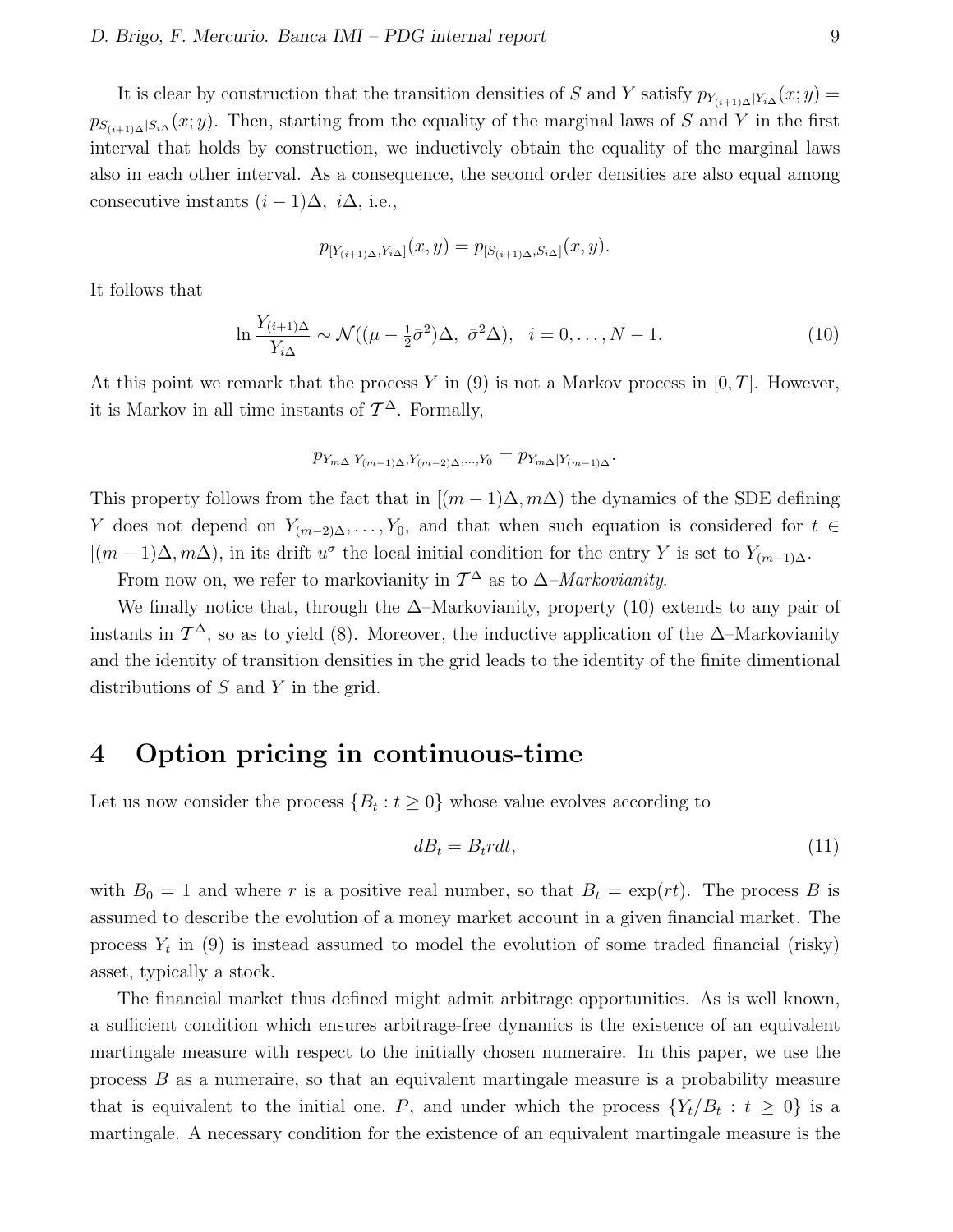semimartingale property for the process Y. The process Y is indeed a semimartingale under  $P$ for sufficiently well behaved volatility functions  $\sigma_t(\cdot)$ .

We denote by S the set of all volatility functions  $\sigma_t(\cdot)$  such that  $u^{\sigma} \in \mathcal{U}(p_0, \sigma)$  and for which there exists a unique equivalent martingale measure.

The set  $S$  is obviously non-empty, since it contains at least the Black and Scholes volatility function  $\sigma_t(x) = \bar{\sigma}x$ . Moreover, as we will prove in the sequel, all volatilities functions of type  $\nu I, \nu > 0$ , belong to S, with I denoting the identity map. An interesting example of volatility functions which do not belong to  $\mathcal S$  is instead provided in the appendix.

We now assume that we have chosen  $\sigma \in \mathcal{S}$  and the corresponding equivalent martingale measure  $Q^{\sigma}$ . Since  $\{Y_t/B_t : t \geq 0\}$  is a martingale under such a measure, it easily follows that under  $Q^{\sigma}$  the process Y satisfies the SDE

$$
dY_t = rY_t dt + \bar{\sigma} Y_t d\bar{W}_t, \quad t \in [i\Delta, i\Delta + \epsilon),
$$
  
\n
$$
dY_t = rY_t dt + \sigma_t(Y_t) d\bar{W}_t, \quad t \in [i\Delta + \epsilon, (i+1)\Delta),
$$

where  $\tilde{W}$  is a standard Brownian motion under  $Q^{\sigma}$ .

Furthermore, under the assumption that i) there are no-transaction costs, ii) the borrowing and lending rates are both equal to  $r$ , iii) short selling is allowed with no restriction or penalty, and iv) the stock is infinitely divisible and pays no dividends, the unique no-arbitrage price for a given contingent claim  $H \in L^2(Q^{\sigma})$  is (see Harrison and Pliska (1981, 1983))

$$
V_t = \frac{B_t}{B_T} E^{Q^{\sigma}} \left\{ H | \mathcal{F}_t \right\},\tag{12}
$$

where  $\{\mathcal{F}_t: t \geq 0\}$  denotes the filtration associated to the process Y.

In the special case of a European call option, the following are interesting problems to solve.

Problems 4.1 Let us assume that the given claim is a European call option, written on the stock, with maturity  $T$  and strike  $K$ . Find:

$$
\inf_{\epsilon>0,\sigma\in\mathcal{S}} B_T^{-1} E^{Q^{\sigma}} \left\{ (Y_T - K)^+ \middle| \mathcal{F}_0 \right\},\tag{13}
$$

$$
\sup_{\epsilon>0,\sigma\in\mathcal{S}} B_T^{-1} E^{Q^{\sigma}} \left\{ (Y_T - K)^+ \middle| \mathcal{F}_0 \right\}.
$$
\n(14)

Solving these problems is equivalent to finding the lowest and highest theoretical price of the option for which the underlying stock price has lognormal marginal distribution and normal log-returns on the grid  $\mathcal{T}^{\Delta}$ , with standard deviations proportional to  $\bar{\sigma}$ .

If we denote by  $V_*$  the value of the infimum in (13), and by  $V^*$  the value of the supremum in (14), the following inequalities obviously hold:

$$
(s_0 - Ke^{-rT})^+ \le V_* \le V_{BS}(\bar{\sigma}) \le V^* \le s_0,
$$
\n(15)

where  $V_{BS}(\bar{\sigma})$  denotes the option Black and Scholes price at time 0 as determined by  $\bar{\sigma}$ , the volatility parameter in (4). Indeed, since  $\bar{\sigma}I \in \mathcal{S}$ , the central inequalities hold by definition of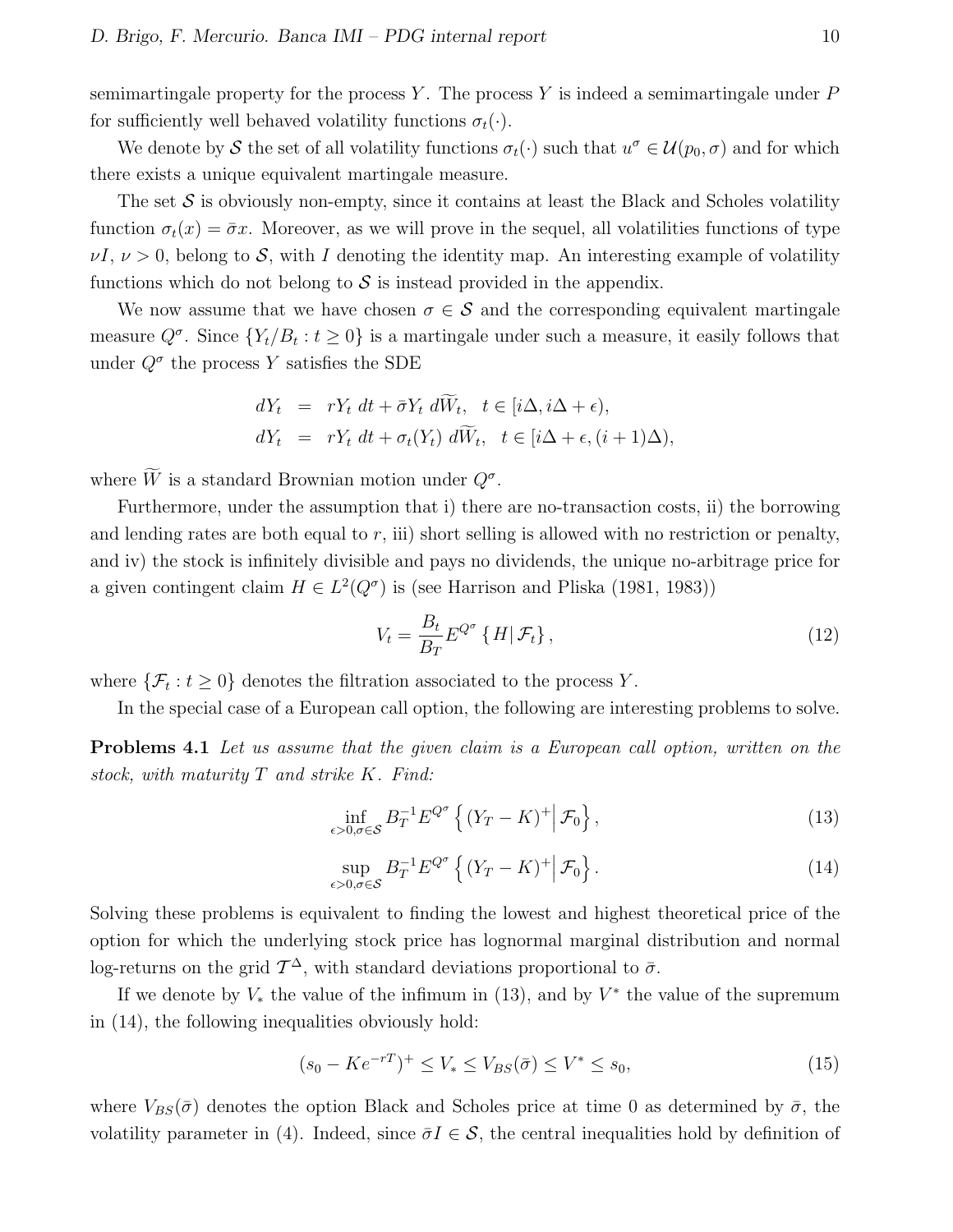$V_*$  and  $V^*$ , whereas the first and the last ones feature respectively the well known no-arbitrage lower and upper bounds for option prices.

In the next subsection we will show that the first and last inequalities in  $(15)$  are actually equalities. To prove this statement, it will be sufficient to restrict our analysis to the class of volatilities  $\{\sigma_t(x) = \nu x, \nu > 0\}$ . This result is at first sight surprising. Indeed, one would naively expect that the difference between prices implied by models which are equivalent in the  $\Delta$ –grid is bounded by a quantity that is somehow related to  $\Delta$ , typically  $\mathcal{O}(\Delta^{\lambda})$  for some positive real  $\lambda$ . In fact, by halving the size of  $\Delta$ , we double the discrete–time instants where the models in our family are equivalent. Accordingly, we would expect the prices implied by these now "closer" models to range in a narrower interval. However, as we shall soon see, this is not the case.

#### 4.1 A fundamental case

We begin by stating the following.

**Lemma 4.2** In the fundamental case where  $\sigma_t(x) = \nu x, \nu > 0$ , the process  $Y^{\nu}$  given by

$$
dY_t^{\nu} = u_t^{\nu I}(Y_t, Y_{\alpha(t)}, \alpha(t))dt + \nu Y_t dW_t, \quad t \in [i\Delta + \epsilon, (i+1)\Delta),
$$
  
\n
$$
u_t^{\nu I}(y, y_\alpha, \alpha) = y \left[ \frac{1}{4}(\nu^2 - \bar{\sigma}^2) + \frac{\mu}{2}(\frac{\nu^2}{\bar{\sigma}^2} + 1) \right] + \frac{y}{2(t-\alpha)}(1 - \frac{\nu^2}{\bar{\sigma}^2}) \ln \frac{y}{y_\alpha},
$$
  
\n
$$
dY_t^{\nu} = \mu Y_t^{\nu} dt + \bar{\sigma} Y_t^{\nu} dW_t \quad \text{for} \quad t \in [i\Delta, i\Delta + \epsilon), \quad \alpha(t) = i\Delta \quad \text{for} \quad t \in [i\Delta, (i+1)\Delta)
$$

solves Problem 2.2 when  $p_t$  is given by (5). Moreover, the volatility function  $\sigma_t(x) = \nu x$  belongs to S, for any  $\nu > 0$ .

*Proof.* Since  $Y^{\nu}$  has the same marginal distribution as S under P, it follows that  $Y^{\nu}$  > 0. Then, the process  $Z_t = \ln Y_t^{\nu}$  is well defined and, by Itô's formula, the SDE for  $Z_t$  is piecewise linear in a narrow sense (in that its diffusion coefficient is purely deterministic), and hence admits a unique strong solution which, for each  $t \in [j\Delta, (j+1)\Delta)$ , is explicitly given by

$$
Z_{t} = Z_{j\Delta} + (\mu - \frac{1}{2}\bar{\sigma}^{2})(t - j\Delta)
$$
\n
$$
+ \begin{cases} \bar{\sigma}(W_{t} - W_{j\Delta}) & t \in [j\Delta, j\Delta + \epsilon), \\ \left(\frac{t - j\Delta}{\epsilon}\right)^{\beta/2} \left[\bar{\sigma}(W_{j\Delta + \epsilon} - W_{j\Delta}) + \nu \int_{j\Delta + \epsilon}^{t} \left(\frac{u - j\Delta}{\epsilon}\right)^{-\beta/2} dW_{u}\right] & t \in [j\Delta + \epsilon, (j + 1)\Delta), \end{cases}
$$
\n
$$
(17)
$$

where  $\beta = 1 - \frac{\nu^2}{\bar{\sigma}^2}$  $rac{\nu^2}{\bar{\sigma}^2}$ .

As a consequence, the assumptions of Problem 2.2 are satisfied so that  $u^{\nu I}$  solves Problem 2.2 when  $p_t$  is given by (5). Moreover, the Girsanov change of measure from P to  $Q^{\nu I}$  is well defined since one can show that the Novikov condition is satisfied through application of the "tower property" of conditional expectations. Hence, the measure  $Q^{\nu}$  exists unique and  $\nu I$  belongs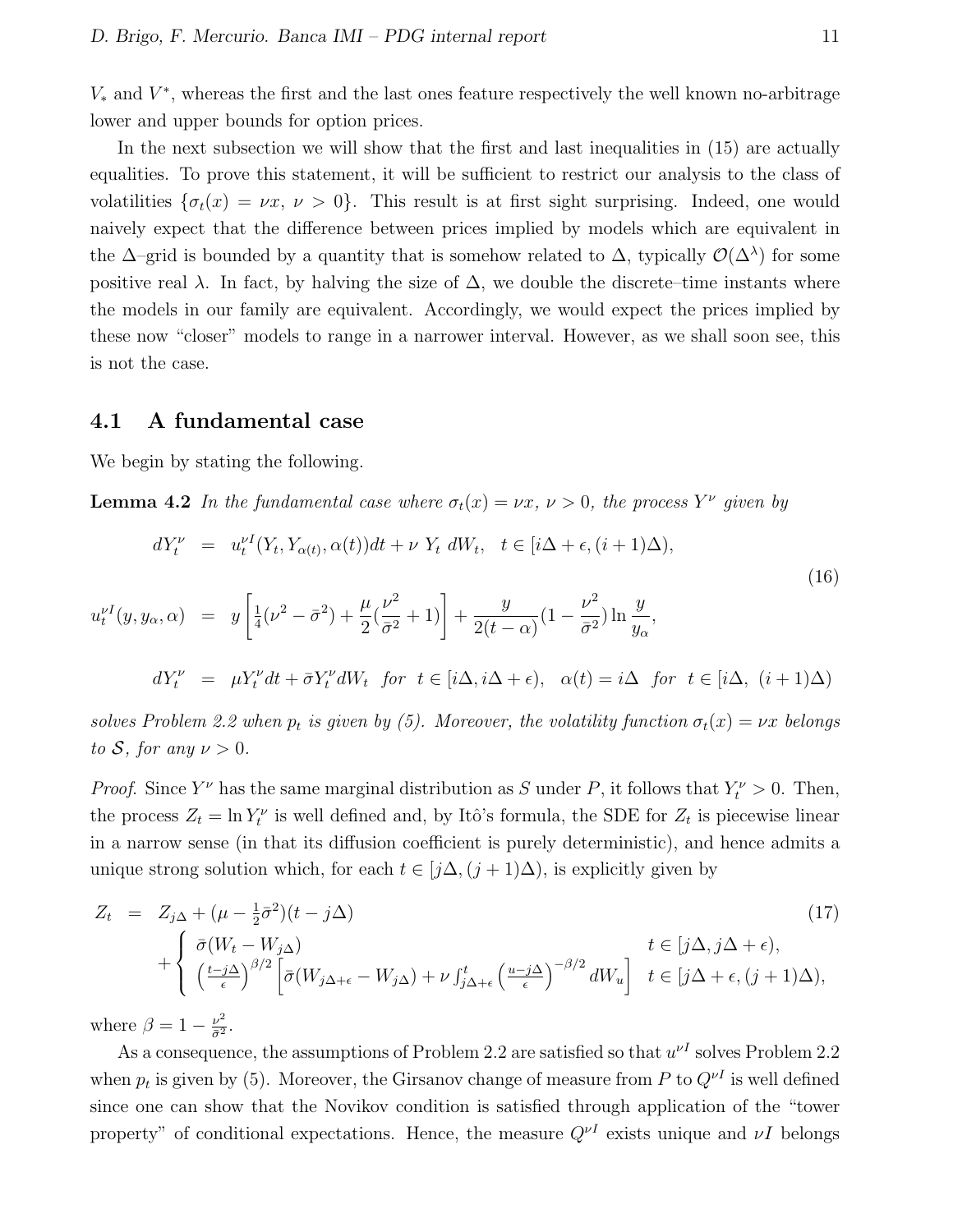to S for each  $\nu > 0$ . For the uniqueness of the measure  $Q^{\nu I}$ , we refer for instance to Duffie (1996).

**Theorem 4.3** In the fundamental case where  $\sigma_t(x) = \nu x$ ,  $\nu > 0$ , the unique no-arbitrage option price at time t is the Black and Scholes price

$$
U^{\epsilon}(t,\nu) = Y_t^{\nu} \Phi(d_1) - K e^{-r(T-t)} \Phi(d_2), \tag{18}
$$

where

$$
d_1 = \frac{\ln(Y_t^{\nu}/K) + (r + \bar{\nu}^{\epsilon}(t)^2/2)(T - t)}{\bar{\nu}^{\epsilon}(t)\sqrt{T - t}},
$$

$$
d_2 = d_1(t) - \bar{\nu}^{\epsilon}(t)\sqrt{T - t},
$$

$$
\bar{\nu}^{\epsilon}(t) = \begin{cases} \sqrt{\frac{\frac{\epsilon}{\Delta}(\bar{\sigma}^2 - \nu^2)(T - \alpha(t)) + \nu^2(T - \alpha(t)) + \bar{\sigma}^2(\alpha(t) - t)}{T - t}} & t \in [\alpha(t), \alpha(t) + \epsilon) \\ \sqrt{\frac{\frac{\epsilon}{\Delta}(\bar{\sigma}^2 - \nu^2)(T - \alpha(t) - \Delta) + \nu^2(T - t)}{T - t}} & t \in [\alpha(t) + \epsilon, \alpha(t) + \Delta) \end{cases}
$$
(19)

Proof. From the previous lemma, we infer the existence of a unique no-arbitrage option price that can be calculated through (12). Then (18) is obtained by noticing that under the equivalent martingale measure

$$
\ln \frac{Y_T^{\nu}}{Y_t^{\nu}} \sim \mathcal{N}\left((r - \frac{1}{2}\bar{\nu}^{\epsilon}(t)^2)(T - t), \ \bar{\nu}^{\epsilon}(t)^2(T - t)\right), \ t \in [0, T],
$$

with  $\bar{\nu}^{\epsilon}$  given by (19). This implies that the option price at time t corresponding to  $Y^{\nu}$  is the Black and Scholes price with volatility coefficient  $\bar{\nu}^{\epsilon}(t)$ , i.e., that (18) holds.

The key point of our result is that, for any given volatility coefficient  $\nu$ , we are free to adjust the drift of the SDE defining the dynamics of the stock–price process under the objective measure, in such a way that the resulting  $Y^{\nu}$  has the same distributional properties of the Black and Scholes process on discrete-time dates. As opposed to this, the risk–neutral valuation for pricing options *imposes the drift*  $rY^{\nu}$  to the SDE followed by  $Y^{\nu}$  under the equivalent martingale measure. This causes the option price implied by the alternative model to coincide, at first order in  $\epsilon$ , with the Black and Scholes price with volatility parameter  $\nu$ . In fact, imposing the drift  $rY^{\nu}$  to  $Y^{\nu}$ leads to the same risk neutral process as that of Black and Scholes' (obtained by imposing the drift rS to S), with the only difference that  $\bar{\sigma}$  is replaced by  $\nu$ .

Remark 4.4 (Historical versus Implied volatility). A first interesting property that can be deduced from this theorem applies in case one believes that option prices trade independently of the underlying stock price. We have in fact been able to construct a stock price process, the process  $(16)$ , whose marginal distribution and transition density depend on the volatility coefficient  $\bar{\sigma}$ , whereas the corresponding option price, in the limit for  $\epsilon \to 0$ , only depends on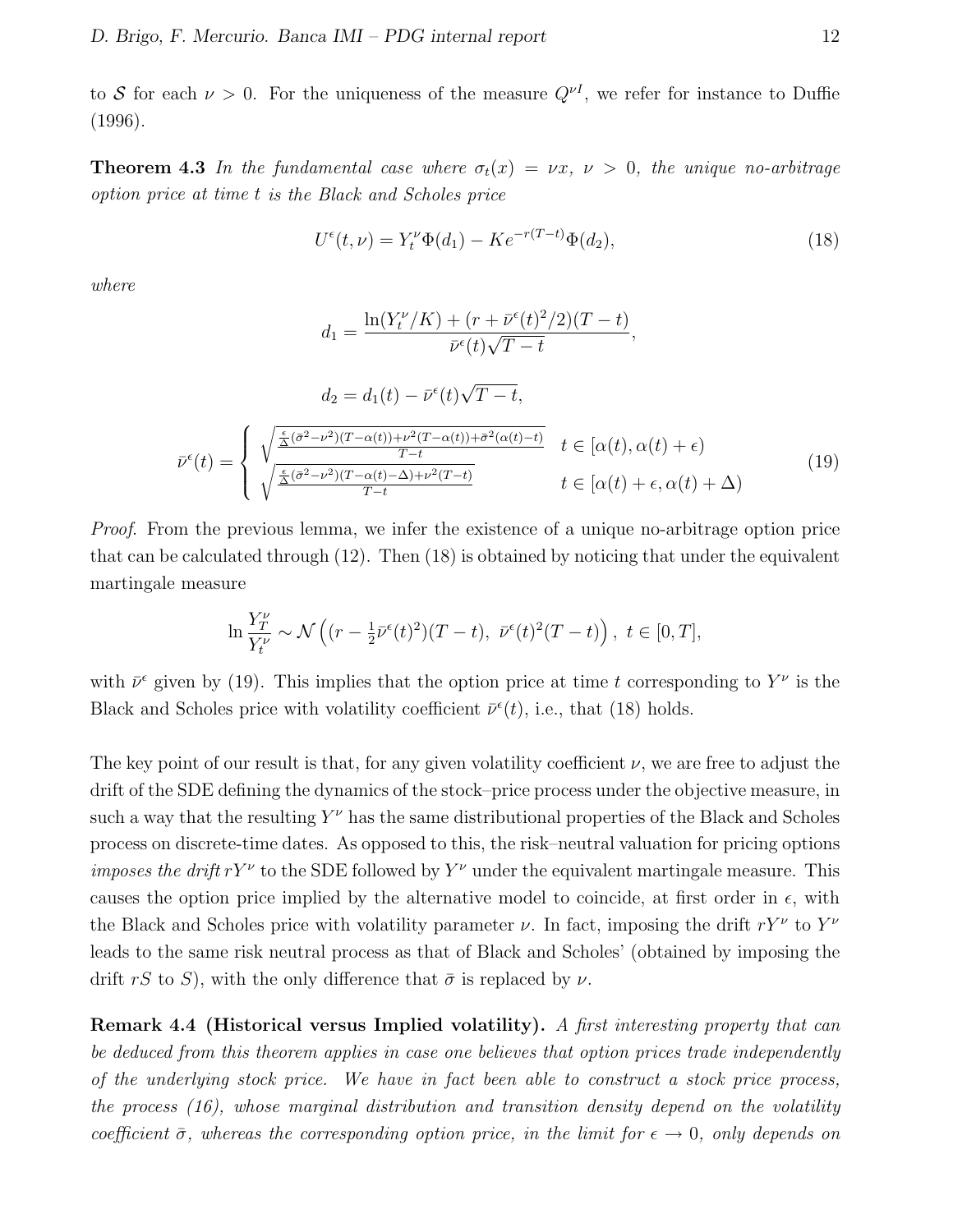the volatility coefficient  $\bar{\nu}$ . As a consequence, we can provide a consistent theoretical framework which justifies the differences between historical and implied volatility that are commonly observed in real markets.

Straightforward application of the previous theorem leads to the main result of this section which is summarized in the following.

**Corollary 4.5** The solutions of problems  $(13)$  and  $(14)$  are

$$
V_* = (s_0 - Ke^{-rT})^+
$$
  

$$
V^* = s_0.
$$
 (20)

Moreover, for any other candidate price  $\overline{V} \in (V_*, V^*)$  there exist a volatility  $\nu$  and an  $\epsilon > 0$ such that

$$
U^{\epsilon}(0,\nu)=\bar{V}.
$$

*Proof.* To prove (20), we simply have to take the limit of expression (18) (with  $t = 0$ ) for  $\epsilon$ going to zero and  $\nu$  either going to zero or going to infinity, since

$$
\lim_{v \to 0} V_{BS}(v) = (s_0 - Ke^{-rT})^+, \n\lim_{v \to +\infty} V_{BS}(v) = s_0,
$$

and

 $\lim_{\epsilon \to 0} \bar{\nu}^{\epsilon}(0) = \nu.$ 

Finally, we remember that, ceteris paribus,  $V_{BS}(v)$  is a strictly increasing function of v, so that  $V_{BS}(v) = \hat{V}$  has a unique solution for  $V \in (V_*, V^*)$ , hence  $U^{\epsilon}(0, \nu) = \bar{V}$  has a solution in  $(0, +\infty) \times (V_*, V^*).$ 

**Remark 4.6 (Taking**  $\epsilon \to 0$ ). It is possible to consider the limit for  $\epsilon \to 0$  in the above expressions so as to present our result in a simpler and more elegant way. However, the treatment with  $\epsilon$  does not involve limit considerations and permits to contain analytical effort, so that we decided to keep  $\epsilon > 0$ . This can be also useful in numerical implementations. We just observe that, for  $\epsilon \to 0$ , since  $\beta < 1$ , (17) becomes

$$
Z_t = Z_{j\Delta} + (\mu - \frac{1}{2}\bar{\sigma}^2)(t - j\Delta)
$$
  
+ 
$$
(t - j\Delta)^{\beta/2} \nu \int_{j\Delta}^t (u - j\Delta)^{-\beta/2} dW_u \quad t \in [j\Delta, (j+1)\Delta).
$$

This process is well defined since the integral in the right-hand side exists finite a.s. even though its integrand diverges when  $u \to j\Delta^+$ .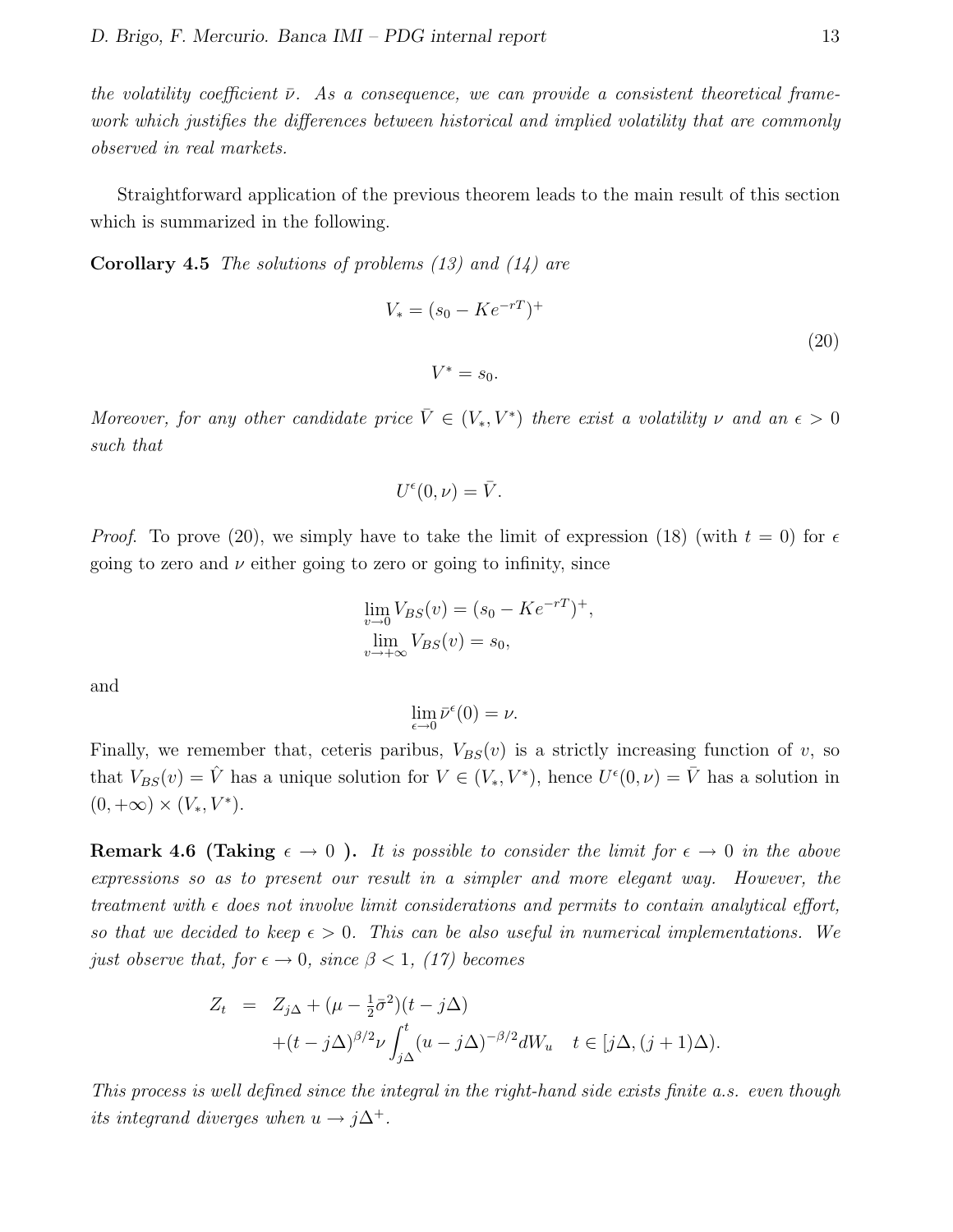The above equation can be better compared to the Black and Scholes process when written in differential form:

$$
dZ_t = \left(\mu - \frac{1}{2}\bar{\sigma}^2\right) dt + \frac{\beta}{2} (t - j\Delta)^{\beta/2 - 1} \nu \int_{j\Delta}^t (u - j\Delta)^{-\beta/2} dW_u \ dt + \nu \ dW_t \quad t \in [j\Delta, (j+1)\Delta).
$$

By observing this last equation we can isolate three terms in the right-hand side. The first term is the same drift as in the log–returns of the Black and Scholes process. The third term is the same as in the log–returns of the Black and Scholes process, but the volatility parameter  $\bar{\sigma}$  is replaced by our  $\nu$ . Finally, the central term is the term which is needed to have returns equal to the returns in the Black and Scholes process even after changing the volatility from  $\bar{\sigma}$  to  $\nu$ . Note that this term goes to zero for  $\bar{\sigma} = \nu$ . It is this term that makes our process non-Markov outside the trading time grid.

The interpretation of the previous theorem and corollary is as follows. If we are given a discretely observed stock price, the particular way we use to "complete" the model with any of our continuous-time processes  $Y$  has a heavy impact on the associated option price. The influence is in fact so relevant that such a price can be arbitrarily close to either no-arbitrage bounds for option prices.

From an intuitive point of view, the reason why option prices can be so different is because the time step in the grid  $\mathcal{T}^{\Delta}$  is never infinitesimal. In other words, continuous-time option prices would simply reveal the differences existing at an infinitesimal level among all the stock price processes  $Y^{\nu}$ .

### 5 Option pricing and hedging in the real world

Let us now consider a trader who needs to price an option on a given stock. His usual practice is to resort to continuous-time mathematics to fully exploit the richness of its theoretical results, and to model stock returns with a normal distribution.

Let us denote by  $\delta t$  the length of the smallest time interval when an actual transaction can occur. Such  $\delta t$  is the best realistic approximation of the infinitesimal time distance " $dt$ ".

The results of the previous section imply that the geometric Brownian motion (4) is just one of the infinitely many processes  $Y$  that possess the properties required by the practitioner along intervals of equal length  $\delta t$ . However, the basic equivalence in the description of the stock price dynamics can not be extended to the corresponding option prices. Indeed, any real number in the interval  $(V_*, V^*)$  can be viewed as the unique no-arbitrage option price for some process Y.

Which process Y should then be chosen by the practitioner?

A possible answer to this question can be provided, for example, through the estimation of the option replication error in discrete time. To this end, for any  $\nu > 0$ , let us denote by  $(\xi^{\nu}, \eta^{\nu})$  the self-financing strategy that replicates in continuos time the option payoff for the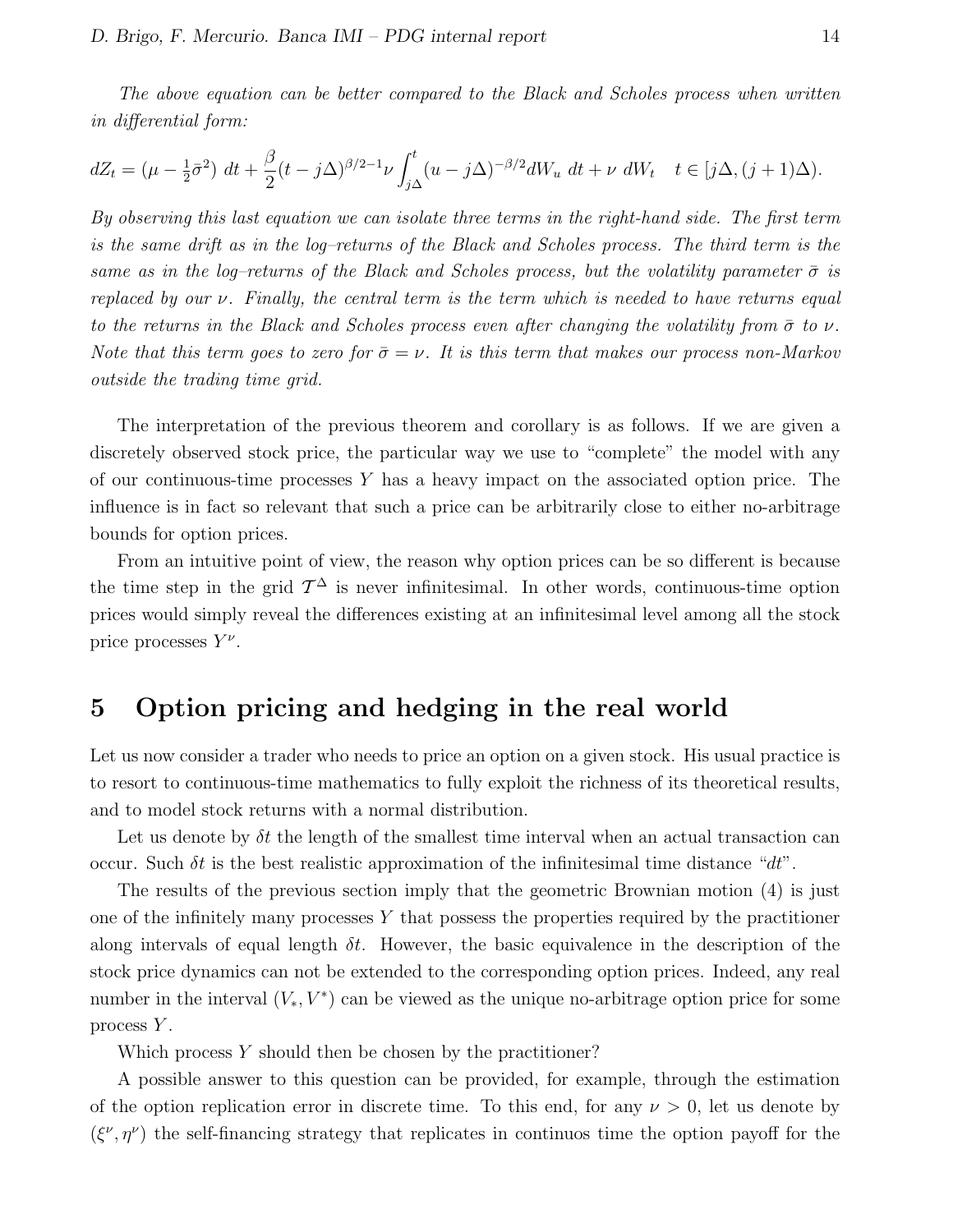process  $Y^{\nu}$ , where  $\xi_t^{\nu}$  and  $\eta_t^{\nu}$  are respectively interpreted as the number of stock shares and money units held at time  $t$ .

Then, fixing a set of dates  $\tau_0 = 0 < \tau_1 < \cdots < \tau_n = T$  such that  $\tau_i = i\delta t$ ,<sup>3</sup> and, denoting the observed stock price at time  $\tau_j$  by  $\bar{S}_{\tau_j}$ ,  $j=0,\ldots,n$ , the replication error when hedging according to the strategy  $(\xi^{\nu}, \eta^{\nu})$ , starting from the endowment  $U^{\epsilon}(0, \nu)$ , is

$$
\varepsilon(\nu) := (\bar{S}_T - K)^+ - U^{\epsilon}(0, \nu) - \sum_{j=0}^{n-1} \xi^{\nu}_{\tau_j} (\bar{S}_{\tau_{j+1}} - \bar{S}_{\tau_j}) - \sum_{j=0}^{n-1} \eta^{\nu}_{\tau_j} (e^{r\tau_{j+1}} - e^{r\tau_j}).
$$

At this stage, we can solve, for example, an optimization problem where  $\varepsilon(\nu)$  is minimized, according to some criterion, over all  $\nu > 0$ . Such procedure, however, is justified only to measure the performance of our continuous-time prices and strategies on the fixed set of discrete-time instants. More generally, the issue of deriving a fair  $\delta t$ -time option price and hedging strategy should be tackled by resorting to the existing literature on incomplete markets.

Many are the criterions one can choose from for pricing and hedging in incomplete markets. We mention for instance those of Föllmer and Sondermann (1986), Föllmer and Schweizer (1991), Schweizer (1988, 1991, 1993, 1994, 1995, 1996), Schäl (1994), Bouleau and Lamberton (1989), Barron and Jensen (1990), El Karoui, Jeanblanc-Picqu´e and Viswanathan (1991), Davis (1994), Frasson and Runggaldier (1997), El Karoui and Quenez (1995), Frittelli (1996), Mercurio (1996), Mercurio and Vorst (1997), Bellini and Frittelli (1997), Frey (1998) and Föllmer and Leukert (1998).

However, the purpose of this section is not to favor any particular approach. We want, instead, to stress the following innovative feature in the theoretical problem of option pricing. Instead of fixing a stock price process and then deriving a fair option price and an "optimal" hedging strategy, we can in fact consider a family of processes, that are somehow equivalent in the description of the stock price evolution, among which we can select a convenient one by means of our favorite incomplete markets criterion.

A comparison between the performances of the strategy  $(\xi^{\nu}, \eta^{\nu})$  and the hedging strategy associated to any incomplete-market criterion is beyond the scope of the paper and is left to future research.

### 6 Conclusions

In the present paper we consider an option-pricing application of a result which is based on the construction of nonlinear SDE's with densities evolving in a given finite-dimensional exponential family. Precisely, we derive a family of stock price models that behave almost equivalently to that of Black and Scholes. All such models share the same distributions for the stock price

<sup>&</sup>lt;sup>3</sup>Although fixed a priori, the set  $\mathcal{T}^{\Delta}$  introduced earlier is arbitrarily chosen, so that we can set  $\Delta = \delta t / k$ , with k any positive integer implying that  $\{\tau_1, ..., \tau_n\} \subset \mathcal{T}^{\Delta}$ .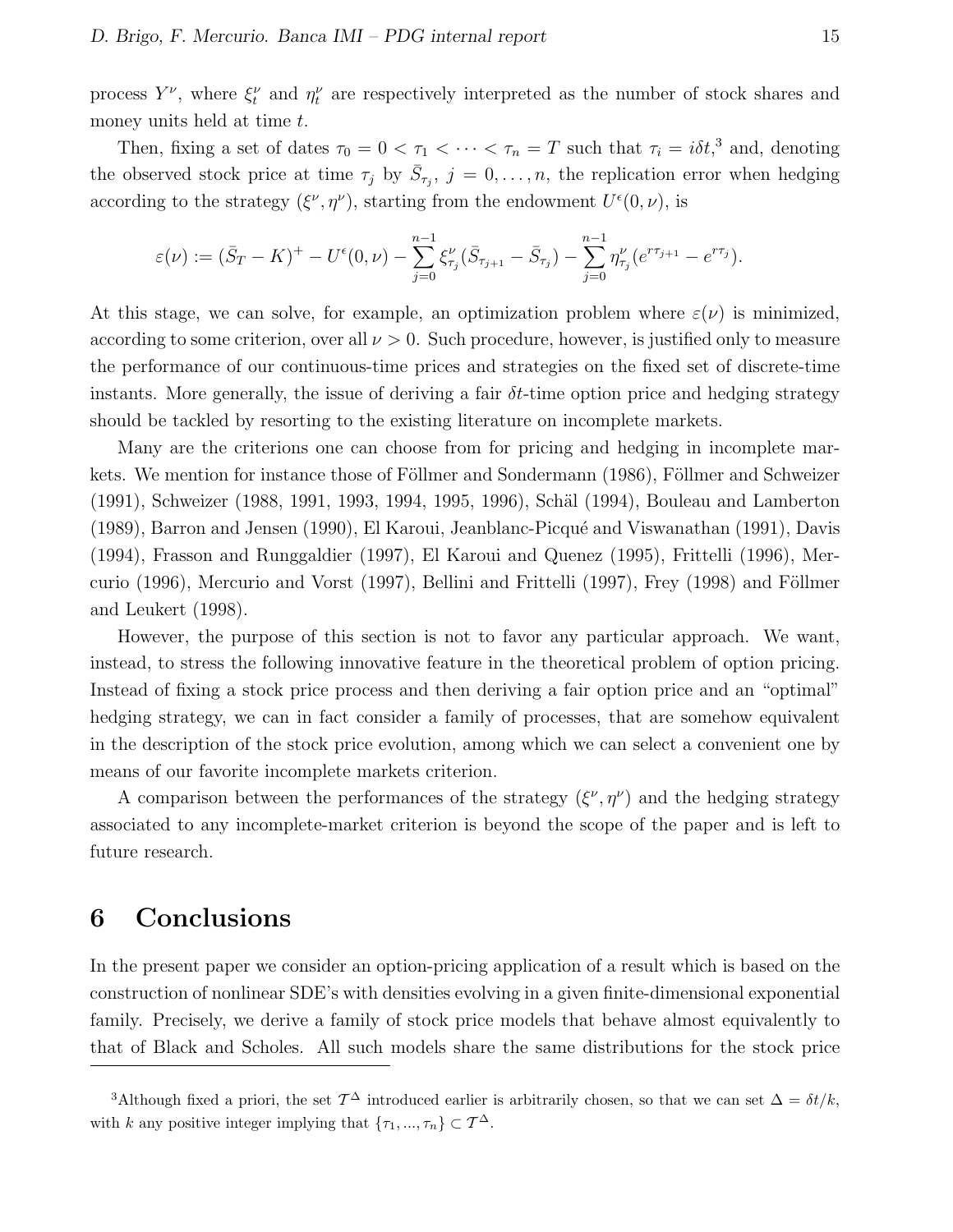process and its log-returns along any previously fixed 'trading time-grid'. Therefore, all these models can be viewed as equivalent in the description of the stock price evolution.

However, the continuous-time dynamics chosen to 'complete' the model in between the instants of the trading time-grid, reflects heavily on the option price. The option price in fact can assume any value between the option intrinsic value and the underlying stock price.

As a conclusion, our result points out that no dynamics is the *right* one a priori, and that an incomplete-market criterion is needed to choose among all the different models. Practitioners with different criteria can still pick up a model from our family, so as to match their expectations or to minimize their exposures.

Even though our results are based on the assumption of a lognormal distribution for the stock price and a normal distribution for its log-returns, the generalization to many other distributions is possible. Notice, indeed, that the results of Section 2 can be applied to any curve of densities in a given exponential family. However, the generalization is not straightforward and heavily relies on the particular distributions which are considered.

### Appendix

In this appendix we consider the case  $\sigma_t(\cdot) \equiv \nu \neq 0$  as an interesting example of a class of volatilities which do not belong to  $\mathcal S$ . Suppose, for the sake of simplicity, that we require only the marginal law of Y to coincide with the marginal law of  $S$ , ignoring the returns distributions. Now assume by contradiction that  $\nu \in \mathcal{S}$ . Then by applying (6) we obtain a Markov process Y

$$
dY_t = \frac{1}{2} \frac{\nu^2}{Y_t} \left[ \zeta + 2\rho(t) \log \frac{Y_t}{s_0} \right] dt + \frac{Y_t}{2t} \left[ \log \frac{Y_t}{s_0} - \frac{\zeta + 1}{2\rho(t)} \right] dt + \nu \, dW_t \;, \; \epsilon \le t \le T \;, \tag{21}
$$

with  $Y_t = S_t$  for each  $t \in [0, \epsilon]$ .

Let us focus on  $t \geq \epsilon$ . Since we now know that  $Y_t$  and  $S_t$  have the same distribution under the objective probability measure,  $Y_t$  is lognormally distributed, and in particular  $Y_t > 0$  for all t. Since  $\nu \in \mathcal{S}$ , there exists an equivalent martingale measure, so that, under such a measure,

$$
dY_t = rY_t dt + \nu d\tilde{W}_t,
$$

where  $\widetilde{W}$  is a standard Brownian motion under the martingale measure. Now notice that this last SDE is a linear equation, so that its solution has a density whose support is the whole real line. In other terms, such solution can be negative with positive probability at any fixed time instant, as opposed to what we have seen for Y under the objective measure. However, there cannot be an equivalent measure that transforms a process whose support is the positive halfline into another one whose support is the whole real line. Therefore, we have contradicted our assumption that  $\nu \in \mathcal{S}$ .

Our example is similar in spirit to that of Delbaen and Schachermayer (1995) who consider a Bessel process (taking positive values at all times) which cannot be transformed into a Brownian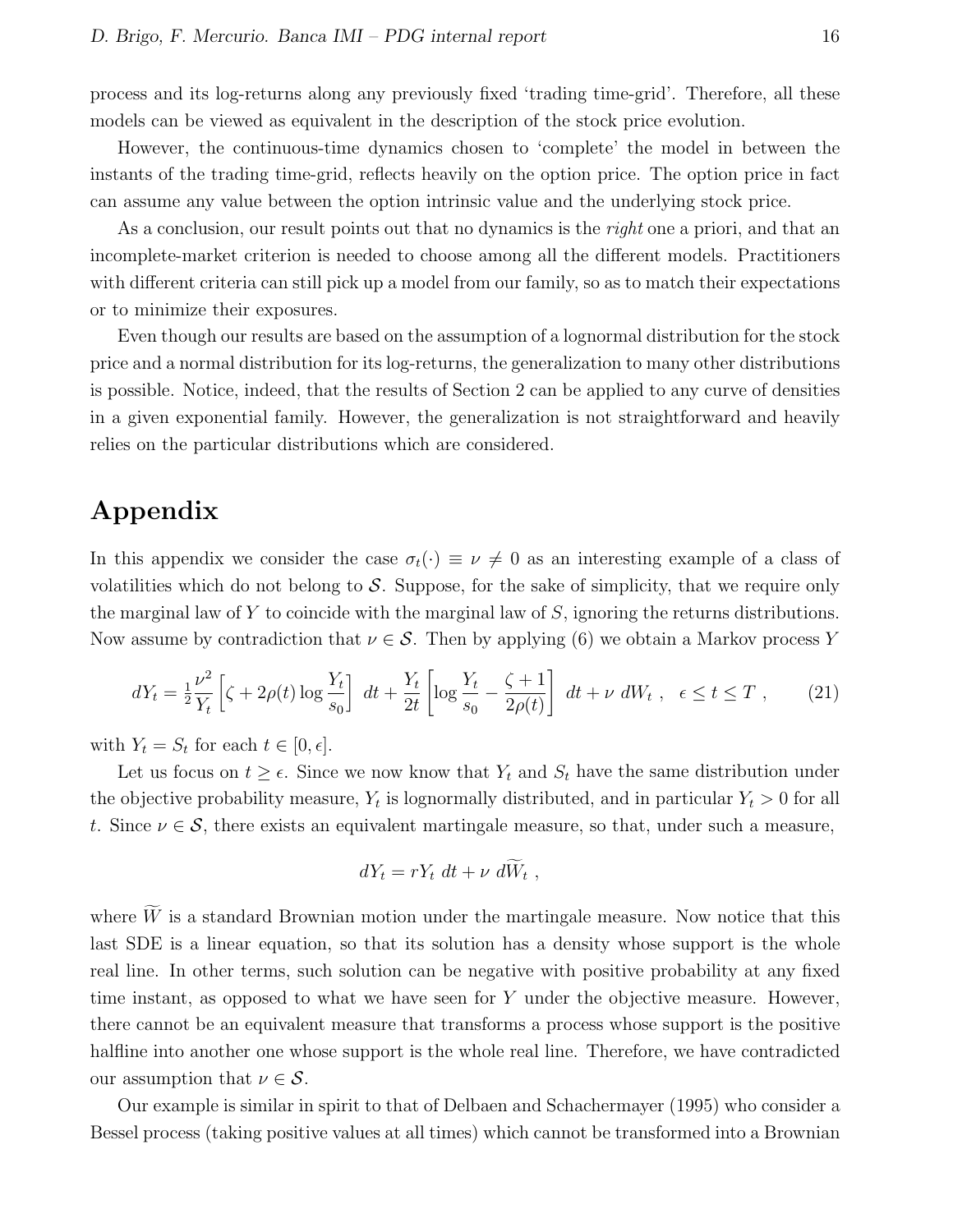motion. Some conditions for the existence of an equivalent martingale measure are given for example in Rydberg (1997).

### References

- [1] BARRON, E. N. and JANSEN, R. (1990). A Stochastic Control Approach to the Pricing of Options. Mathematics of Operations Research 15, 49-79.
- [2] BLACK, F. and SCHOLES, M. (1973). The Pricing of Options and Corporate Liabilities. Journal of Political Economy 81, 637-654.
- [3] BELLINI, F. and FRITTELLI, M. (1997). Certainty Equivalent and No Arbitrage: a Reconciliation via Duality Theory. Working Paper. Brescia University. Italy.
- [4] BOULEAU, N. and LAMBERTON, D. (1989). Residual Risks and Hedging Strategies in Markovian Markets. Stochastic Processes and their Applications 33, 131-150.
- [5] BRIGO , D. (1996). Filtering by Projection on the Manifold of Exponential Densities. PhD Thesis, Free University of Amsterdam.
- [6] BRIGO, D. (1997). On nonlinear SDEs whose densities evolve in a finite–dimensional family, in: I. Csiszár and Gy. Michaletzky (Editors), Stochastic Differential and Difference Equations, Birkhäuser, Boston, 11-19.
- [7] BRIGO, D. (1999) Diffusion Processes, Manifolds of Exponential Densities, and Nonlinear Filtering, in: O.E. Barndorff-Nielsen and E. B. Vedel Jensen (Editors), Geometry in Present Day Science, World Scientific.
- [8] BRIGO, D. (2000). On SDEs with marginal laws evolving in finite–dimensional exponential families. Statistics and Probability Letters 49 , pp. 127–134
- [9] BRIGO, D., HANZON, F., and LE GLAND, F. (1999). Approximate nonlinear filtering by projection on exponential manifolds of densities. Bernoulli, Vol. 5, N. 3, pp. 495–534.
- [10] BRIGO, D., and MERCURIO, F. (2000). Option Pricing Impact of Alternative Continuous–Time Dynamics for Discretely–Observed Stock Prices. Finance and Stochastics, Vol. 4, N. 2.
- [11] DAVIS, M. H. A. (1994). A general Option Pricing Formula. Preprint. Imperial College, London.
- [12] DELBAEN, F., and SCHACHERMAYER, W. (1995). Arbitrage possibilities in Bessel processes and their relations to local martingales. Probability Theory and Related Fields 102, 357–366.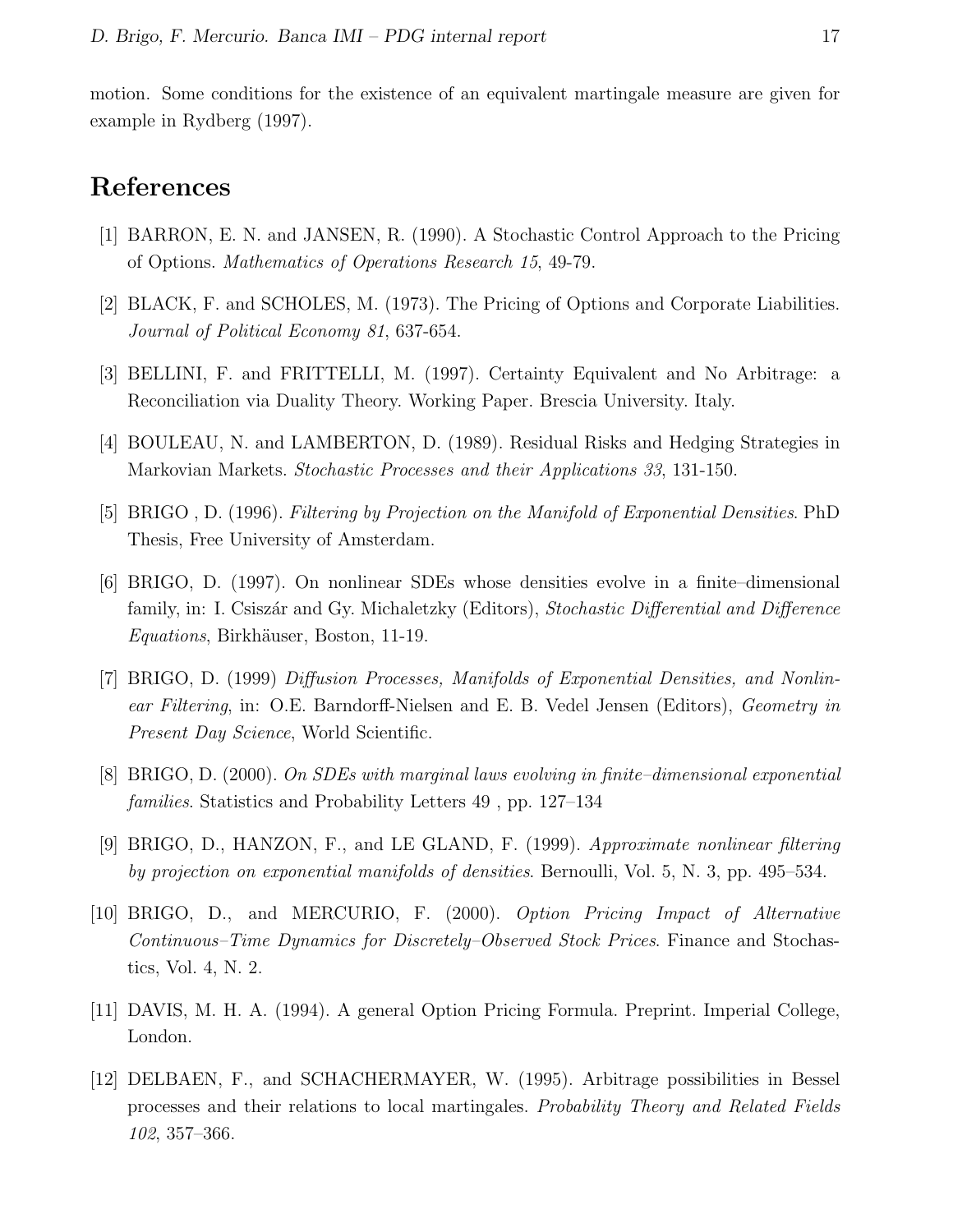- [13] DUFFIE, D. (1996). Dynamic Asset Pricing Theory, Second Edition. Academic press, New York.
- [14] EL KAROUI, N., JEANBLANC-PICQUÉ, M. and R. VISWANATHAN (1991). On the Robustness of Black-Scholes equation. Laboratoire de Mathematiques et Modelisations, Ecole Nationale des Ponts and Chaussees-Ecole Normale Superieure de Cachan, Prepublication  $91/1$ .
- [15] EL KAROUI, N., and QUENEZ, M. C. (1995). Dynamic Programming and Pricing of Contingent Claims in an Incomplete Market. SIAM Journal on Control and Optimization 33, 29-66.
- [16] FÖELLMER, H. and SONDERMANN, D. (1986). Hedging of Non-Redundant Contingent Claims. In W. Hildenbrand and A. Mas-Colell (eds.), Contribution to Mathematical Economics, 205-223.
- [17] FÖELLMER, H. and SCHWEIZER, M. (1991). Hedging of Contingent Claims Under Incomplete Information. In Applied Stochastic Analysis (M.H.A. Davis and R.J.Elliott eds.), Stochastic Monographs vol.5, Gordon & Breach, London/New York, 389-414.
- [18] FOELLMER, H. and LEUKERT, P. (1998). Quantile Hedging. Preprint. Humboldt- ¨ Universität Berlin.
- [19] FRASSON, S. and RUNGGALDIER, W.J. (1997). A Stochastic Control Model for Hedging in Incomplete Markets. Statistics and Control of Stochastic Processes, edited by Yu. M. Kabanov, B.L.Rozovskii and A.N. Shiryaev. World Scientific. Singapore.
- [20] FREY, R (1998). Superreplication in Stochastic Volatility Models and Optimal Stopping. Preprint. Department of Mathematics. ETH Zürich. Switzerland.
- [21] FRIEDMAN, A. (1975). Stochastic Differential Equations and Applications, I. Academic Press, New York.
- [22] FRITTELLI, M. (1996). The Minimal Entropy Martingale Measure and the Valuation Problem in Incomplete Markets. Journées Internationales de Finance, AFFI, Geneva, June 1996
- [23] HARRISON, J.M. , and PLISKA, S. R. (1981). Martingales and Stochastic Integrals in the Theory of Continuous Trading. Stochastic Processes and Their Applications, 11, 215–260.
- [24] HARRISON, J.M. , and PLISKA, S. R. (1983). A Stochastic Calculus Model of Continuous Trading: Complete Markets. Stochastic Processes and Their Applications, 15, 313–316.
- [25] MERCURIO, F. (1996). Claim pricing and hedging under market imperfections. PhD Thesis, Tinbergen Institute, Rotterdam.